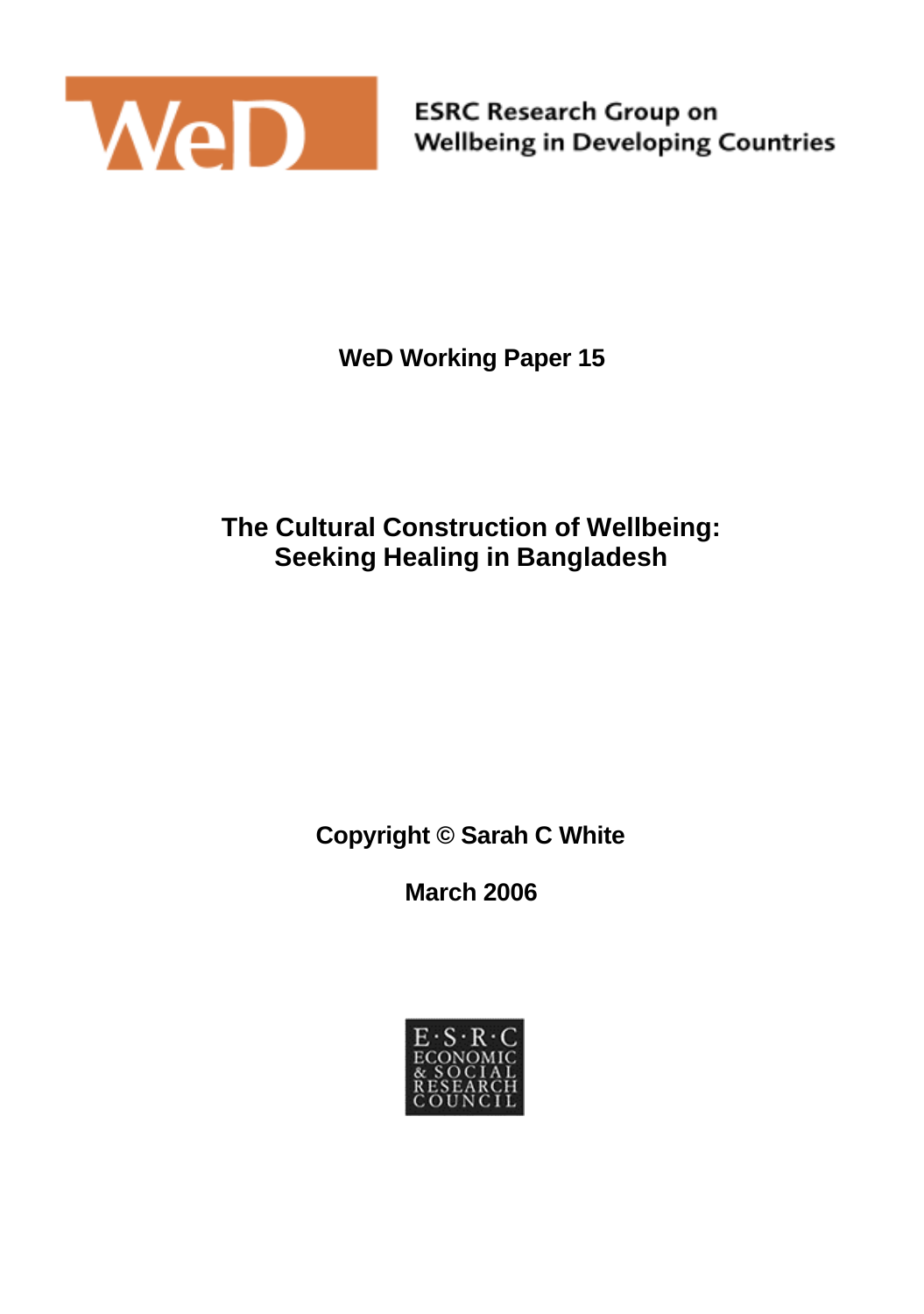### **WeD - Wellbeing in Developing Countries ESRC Research Group**

WeD is a multidisciplinary research group funded by the ESRC, dedicated to the study of poverty, inequality and the quality of life in poor countries. The research group is based at the University of Bath and draws on the knowledge and expertise from three different departments (Economics and International Development, Social and Policy Sciences and Psychology) as well as an extensive network of overseas contacts and specific partnerships with institutes in Bangladesh, Ethiopia, Peru and Thailand. The purpose of the research programme is to develop conceptual and methodological tools for investigating and understanding the social and cultural construction of well-being in specific countries.

#### **Correspondence**

The Secretary Wellbeing in Developing Countries ESRC Research Group (WeD) 3 East 2.10 University of Bath Bath BA2 7AY, UK

E-mail: wed@bath.ac.uk www.welldev.org.uk Tel: +44 (0) 1225 384514 Fax +44 (0) 1225 384848

A large print size version of this paper is available on request.

### **Working Paper Submission**

For enquiries concerning the submission of working papers please contact Ian Gough by email: i.r.gough@bath.ac.uk or by writing to the above address.

#### **Acknowledgements**

The support of the Economic and Social Research Council (ESRC) is gratefully acknowledged. The work was part of the programme of the ESRC Research Group on Wellbeing in Developing Countries.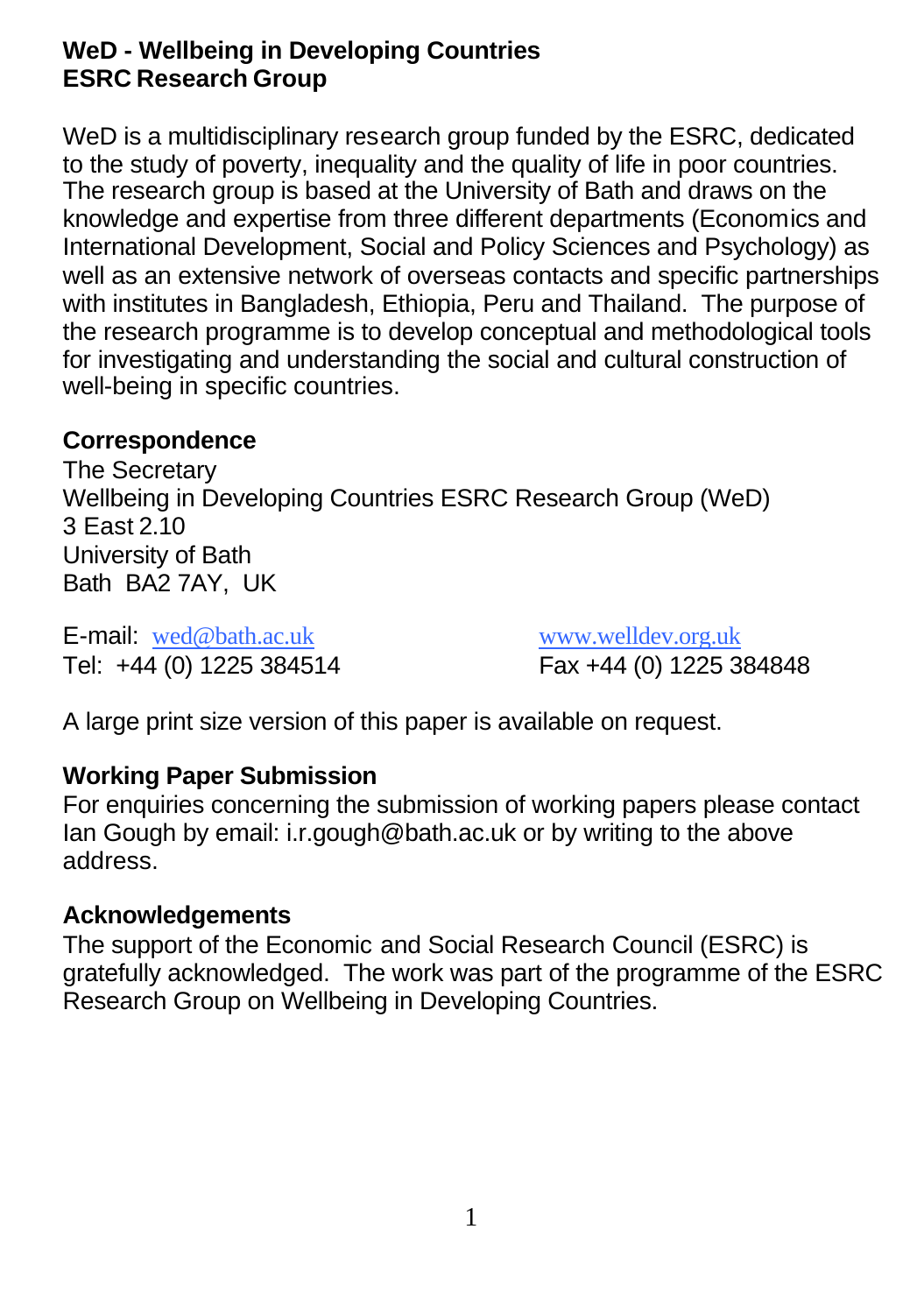### **SUMMARY**

The aim of this paper is to explore the 'cultural construction of wellbeing', and question the dominant ways that culture has figured in discussion of wellbeing and development. The approach to culture is informed by perspectives from social anthropology, particularly as these relate to three main wellbeing themes: values, goals and ideals; welfare and standards of living; subjective perceptions and experience. Where much discussion of wellbeing has been normative and generalised, the analysis here is grounded in a practical situation: an extremely poor family in rural Bangladesh, faced with multiple challenges to health and well-being, and the diverse ways they sought medical care across the public and private sectors. These show the falsity of any notion of a hermetically sealed. uncontested 'traditional culture', and the inadequacy of any simple mapping of culture onto social group or nation-state. In place of the dominant understandings of culture as a 'lens', the paper suggests that the cultural construction of wellbeing should be considered a form of work. This restores the subject to the subjective, and shows people as agents of culture, constructing wellbeing in at once material and symbolic ways. The cultural construction of wellbeing thus appears as a contested *process*, and an always unstable and composite *outcome*, constituted through the work of human subjects operating at the interstices of social structure, institutional culture and political economy.

**KEYWORDS:** Culture, Wellbeing, Development, Health, Bangladesh

# **RELATED READING:**

Appadurai, A. (2002), 'The capacity to aspire: culture and the terms of recognition', Paper for World Bank Conference on Culture and Public Action.

Das, V. (2000), 'The Act of Witnessing: Violence, poisonous knowledge and subjectivity', in Das, V., Kleinman, A., Ramphele, M. and Reynolds, P. Violence and Subjectivity Berkeley/Oxford: University of California Press, pp. 205-241.

Sahlins, M. (1976), Culture and Practical Reason, Chicago/London: University of Chicago Press.

#### **CORRESPONDENCE TO:**

Sarah C White Department of Economics and International Development University of Bath Bath BA2 7AY Tel: 01225 385298 Fax: 01225 383423 E-mail: S.C.White@bath.ac.uk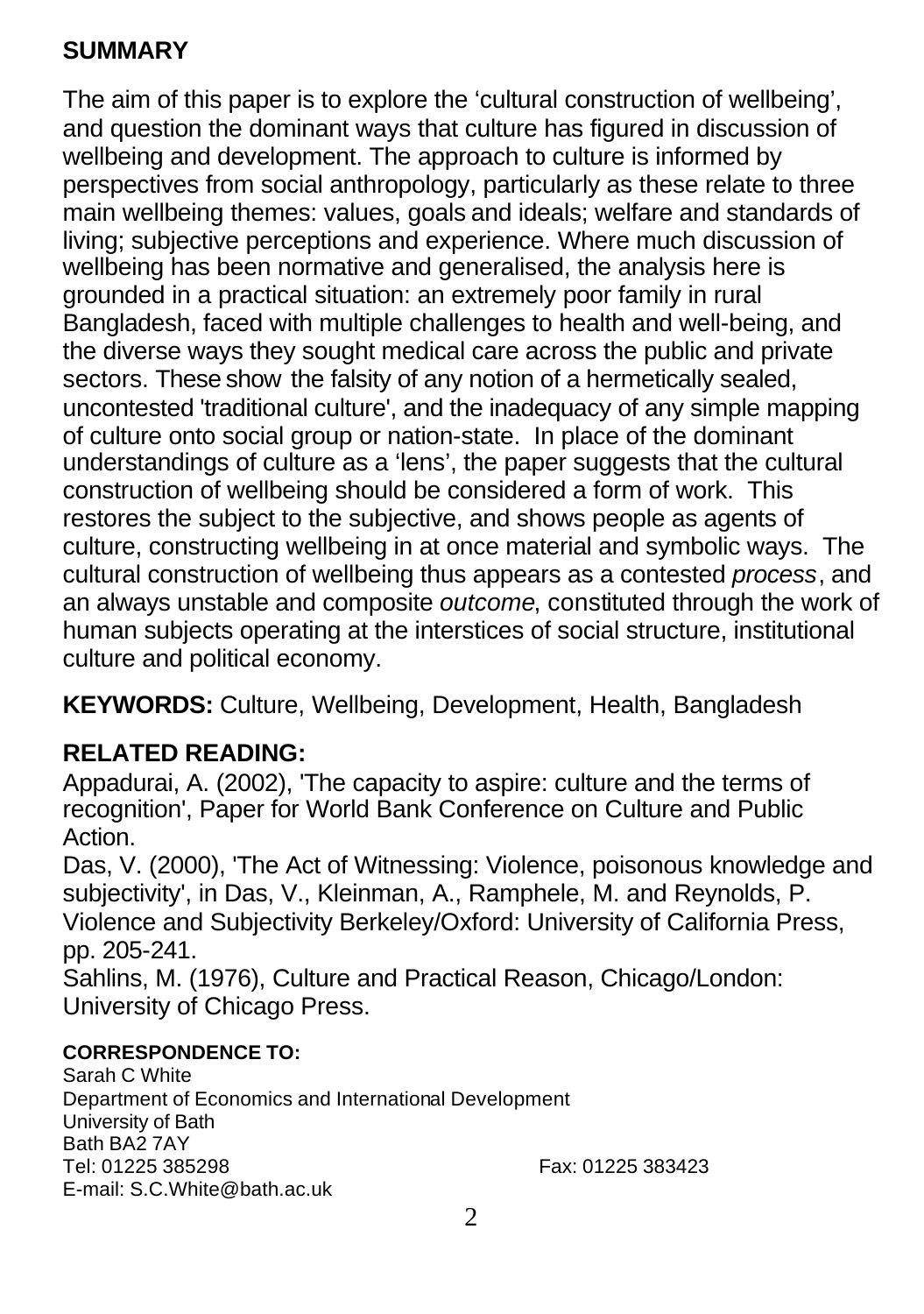#### **INTRODUCTION**

*A dark night. As I approach the house I hear the old woman's piteous, unearthly cries ring out across the pathways. They explain what is wrong. Her arm, broken after a fall, is bound in a bamboo bracket wound round with a piece of cloth. Set by a local healer several weeks ago, the pain is still so bad that her daughter unwrapped the binding to find the bones still moving inside. She is not walking either. Her body, a bag of bones, has to be lifted everywhere by her daughter - to eat, to sleep, to defecate. She spends the days sitting under the eaves outside her hut, holding her arm in her good hand, weeping.*

*Her daughter, Asha, says that she is not well herself. Extremely thin, her eyes are deep set in hollows ground by poverty. For months now, she says, she has been suffering pains in her belly. It gets worse when she walks or does heavy work, but what option has she? The old man her father is nearly blind and badly lame himself. A doctor in a private clinic on the outskirts of town diagnosed appendicitis and prescribed strong drugs for it. They cost a lot but she took them as he said. The pains go on and she's afraid there's something really serious wrong. He said to return but it is too far away: with her mother so unwell she cannot leave the village.*

'The ultimate aim of development is the universal physical, mental and social well-being of every human being.' (Pérez de Cuéllar 1996:16)

The promotion of 'wellbeing' as the ultimate goal of social, health and development policy is now well established amongst academics and policymakers alike (Sen 1999; Nussbaum 2002; McGillivray 2006; Gough and McGregor 2006). It promises a rounded, positive, and human-centred approach in place of narrowly economic conceptions of poverty, or restrictively medical understandings of health. While notoriously difficult to pin down (Gasper 2005, Sointu 2005) the notion of wellbeing directs attention beyond external measures of welfare to people's own perceptions and experience of life. At a simple level, this can be seen in terms of a contrast between the familiar 'objective' indicators of income, nutrition, life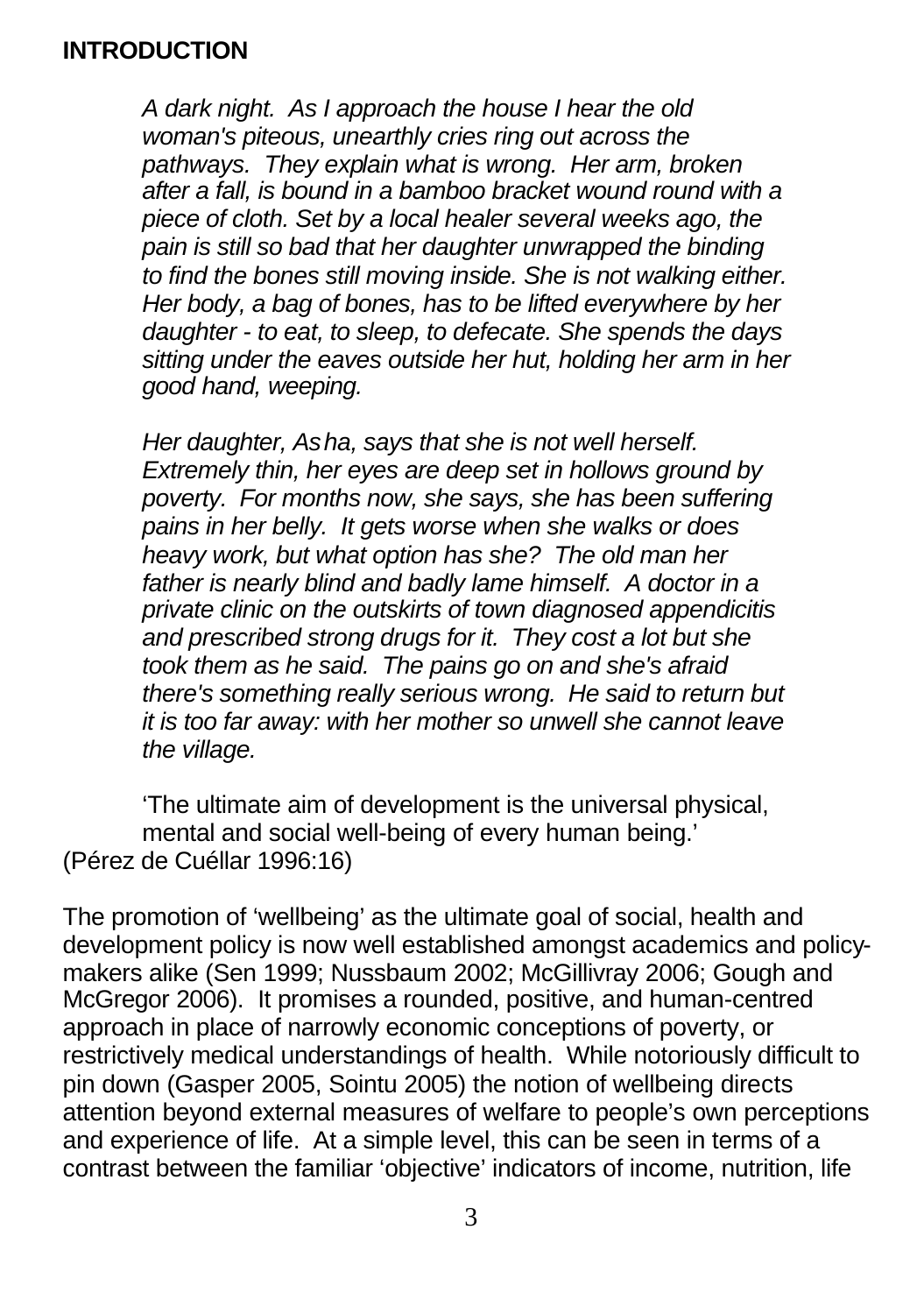expectancy etc with the 'subjective' dimension of how individuals feel about their health or economic status. But understandings of 'the good life', as well as the capacity to achieve it, clearly differ from person to person and from place to place. Between individual and statistic lie culture and society, shaping both access to resources and the meanings these bear.

The relevance of culture is increasingly recognised in writings on both wellbeing and development. Perhaps the most prestigious international measure of wellbeing, the World Health Organisation's Quality of Life Profile (WHOQOL), involves extensive cross-national testing to assure its applicability within differing cultural contexts. The issue of cultural difference also appears within work on subjective well-being within psychology and in the practice of psychotherapy (see e.g. Chirkov et al. 2003; Krause 1998). The Wellbeing in Developing Countries research group (WeD) at the University of Bath, UK, has at its core a commitment to studying 'the social and cultural construction of wellbeing.'<sup>1</sup> Amongst theorists of international development, culture constituted a significant subject of study during the 1960s modernisation debates, but then fell into a long decline. More recently, however, it has been experiencing a revival. 1988-1997 saw the United Nations World Decade for Cultural Development, culminating in the report of the World Commission on Culture and Development (Pérez de Cuéllar 1995). Interest within the World Bank in the significance of culture was rekindled under the presidency of James Wolfensohn, and finds recent expression in the prestigious collection *Culture and Public Action*, edited by two of the Bank's economists (Rao and Walton 2004).

The aim of this paper is to investigate further the significance of culture in the construction of wellbeing. Where much discussion of wellbeing has been normative and generalised, I ground my analysis in the practical situation presented above: an extremely poor family in rural Bangladesh, faced with multiple challenges to health and well-being. They are people I know well, since Asha acted as research assistant during my PhD fieldwork in the mid 1980s, assisting in interviews and helping to interpret the information people gave me (see White 1992). The passage introducing this

l

 $1$  The WeD research group, of which I am a member, is funded by the Economic and Social Research Council, UK, 2002-2007. An interdisciplinary study with country teams in Peru, Ethiopia, Thailand and Bangladesh, this involves a major programme of comparative empirical research. My thanks for much helpful advice and discussion over the argument in this paper go to colleagues within the WeD group, and to Wendy Coxshall, also at the University of Bath. For further details see www.welldev.org.uk.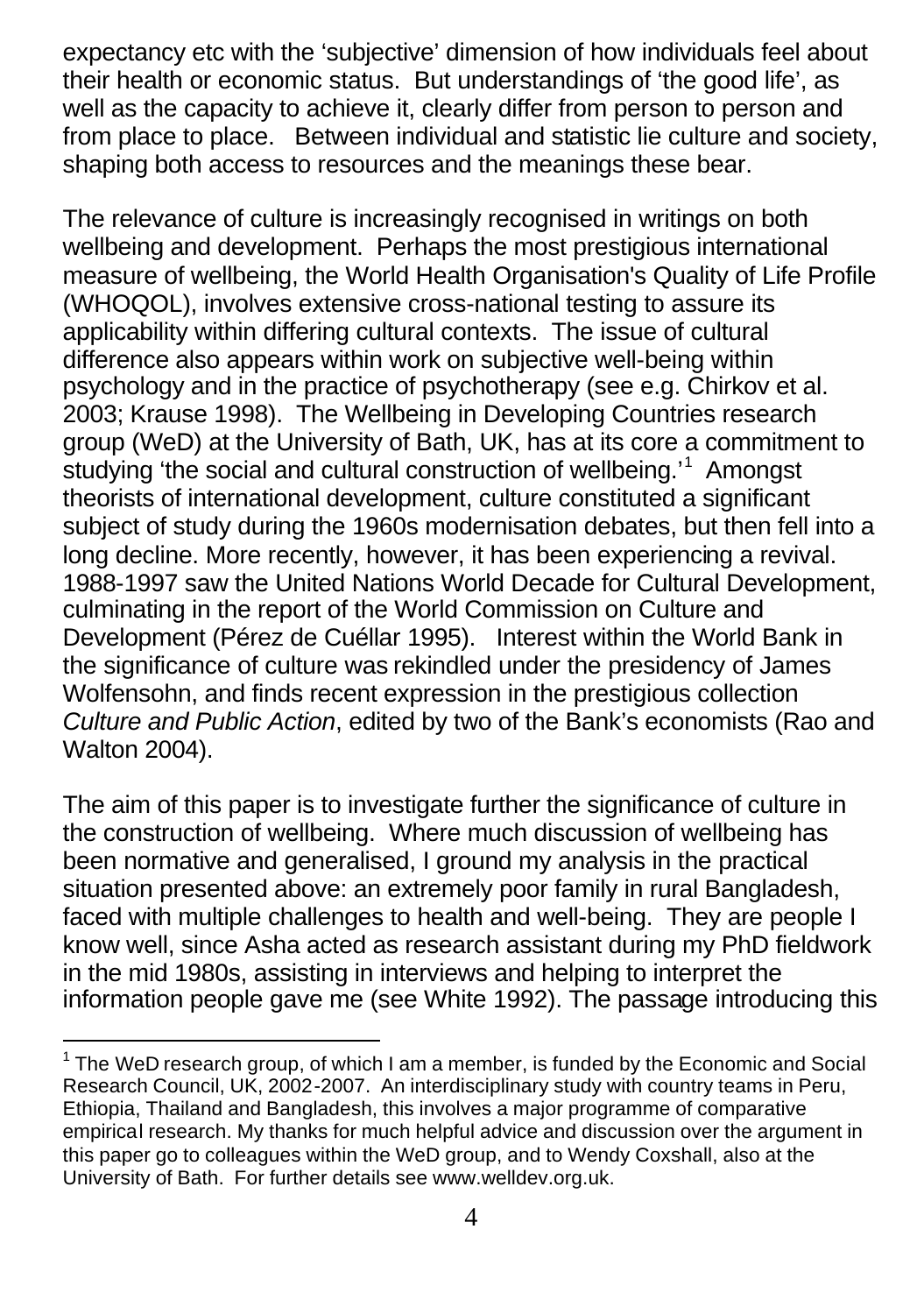paper describes how I found them when in 1994 I made a short visit back to the village. The paper is structured around the various moves to secure healing which they made over the days that followed, drawn from my field notes at the time. The household comprises Asha, a Muslim woman in her mid thirties, and her elderly parents. Asha was married and divorced as a child and has remained single since then. The family are landless, surviving on a mix of sharecropping and marginal activities pursued by Asha, including helping in other households, bits of petty trading, and tending animals.

This paper asks what is shown of the 'cultural construction of wellbeing' in the options Asha and her family pursued in seeking medical care. It draws on perspectives from social anthropology to explore this, and aims thereby to question the dominant ways that culture has, and has not, been understood in the discourse on wellbeing and development more broadly. Before proceeding it is worth setting out briefly some dimensions of 'wellbeing' that the paper will aim to explore. As many commentators have noted, the term is used in so many different ways that trying to fix its meaning precisely is an impossible task. 'Wellbeing' is like a broad and welcoming delta, where the flow of many rivers merge and intermingle as they run into the sea. $2$  Included amongst these are discourses on human need and human development (e.g. Doyal and Gough 1991; Sen 1999, Nussbaum 2000; Alkire 2002; Gasper 2004); on life satisfaction and quality of life (Calman 1984; WHOQOL 1995; Ruta *et al.* 1994; Cummins 1996; Camfield and Skevington 2003); on the economics of happiness (e.g. Easterlin ed. 2002) and on the psychology of subjective wellbeing (e.g. Ryan and Deci 2001). Amongst the many streams and tributaries, three broad currents are of significance to this paper. First, there is the question of values and ideals, how people understand wellbeing, what 'the good life' is or what it means to 'live a good life.' Almost all commentators recognise that the answers to these questions differ by context, and for many this would be the main focus for a question about 'the cultural construction of wellbeing.' Second, there is an abiding association of wellbeing with welfare, standards of living, or what Gasper (2005) calls 'well-having'. In most of this literature this is defined in narrowly material terms and seen as outside the scope of culture. This paper takes a different approach, and asks how culture is implicated in the construction of this family's wellbeing, in terms of their original situation described above, the options they pursued to address it, and the health outcomes they were able to achieve. What is

 2 In navigating my way through this I draw on the analysis of Des Gasper (2004; 2005) and of the WeD group at the University of Bath.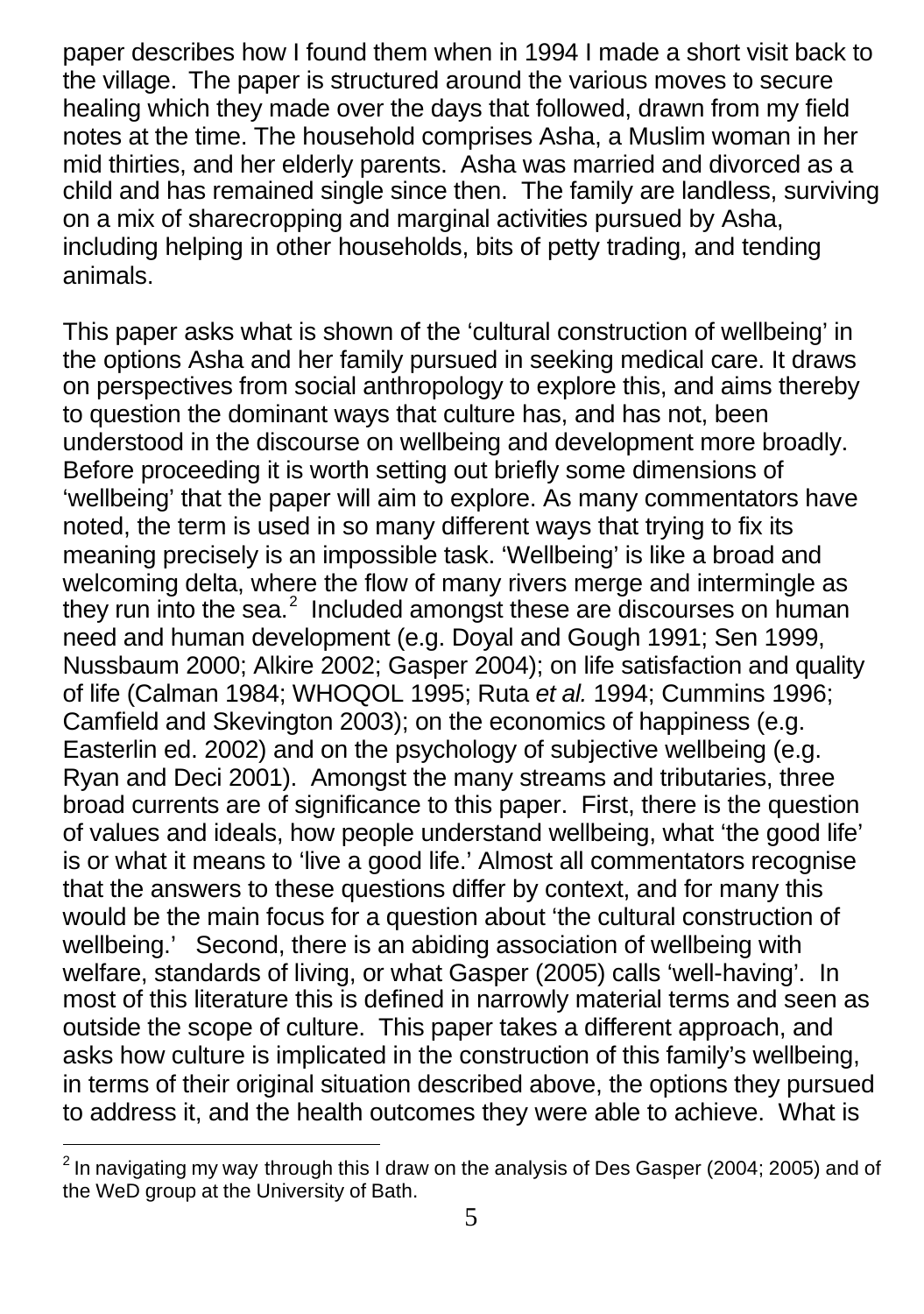at issue here, therefore, is not simply the health or wellbeing *status* of the family, but also the social, economic, political and cultural *processes* which bring this about (see McGregor and Kebede 2002). Third, there is a clear concern with the subjective and experiential, the goals people identify and how they feel about their lives. Again, there is a tendency in the wellbeing literature for the social and cultural dimensions of this to slide, as the focus settles on individuals as the locus of goals, perceptions and traits. In this paper 'the cultural construction of wellbeing' is sought in going beyond the subjective into subjectivity, where the person is realised not simply through one-off thoughts or feelings, but through the 'work' of making meaning out of their lives.

### **RELATING CULTURE TO DEVELOPMENT AND WELLBEING**

This is not the place for an in-depth review of the relations between culture and development, since several good analyses already exist (e.g. Cooper and Packard 1997; Schech and Haggis 2000; Rao and Walton 2004). However, in order to situate the argument in this paper, it is necessary to review briefly how culture has been treated in the literature discussing development and wellbeing. As noted by numerous authors, the dominant way in which culture has been conceived in relation to international development is as obstacle. In modernisation theories, tradition was opposed to modernity, and culture used as a mark of the otherness of peoples still prevented by primordial bonds from joining the rational pursuit of progress. Since colonial times, however, the relationship has also been seen in reverse, with development as the threat and 'indigenous cultures' endangered, needing protection if they are to retain their local values and integrity. More recently these oppositional understandings of the relations between culture and development have been re-cast. Rather than inhibiting progress, culture is now celebrated as a resource for development. Religious institutions such as churches, mosques and temples, which were formerly seen as diverting investment into 'unproductive' activities are now welcomed as potential partners in development. Understanding (other) people's culture is seen as critical to enhancing development effectiveness (Rao and Walton, 2004). While this rehabilitation of culture is in some ways welcome, it should not simply be taken at face value. On the one hand it reflects the more general tendency within globalisation to re-inscribe the value of the 'local'. On the other hand one may read against the grain of development discourse, to see in this new celebration of culture the shadow of a perceived threat which needs to be neutralised. Articulated by Samuel Huntington (1993) as a 'clash of civilizations'; embodied on the streets in the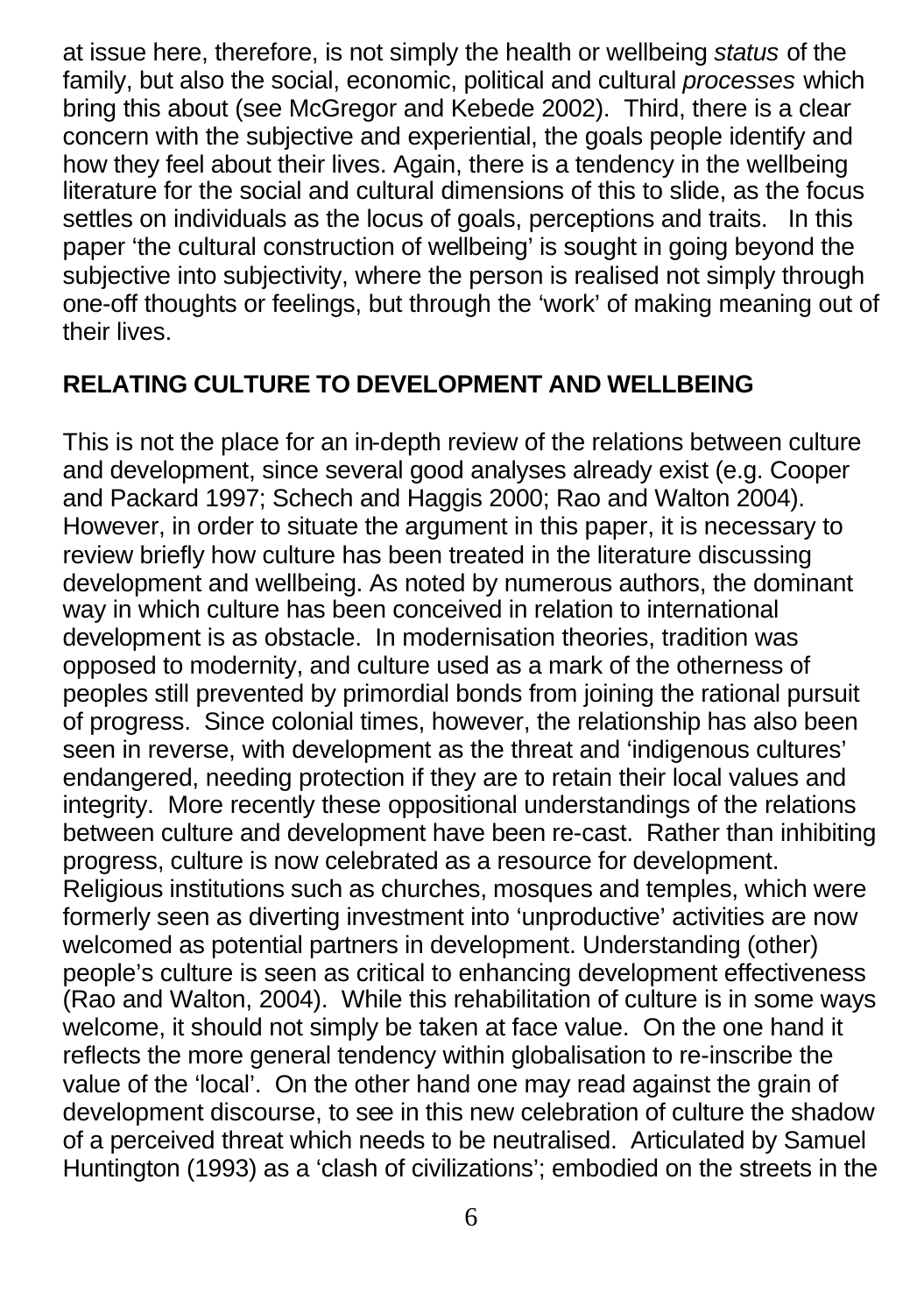anti-globalization protests and the destruction of the twin towers; culture has become a major site of struggle for those who wish to preserve or challenge the hegemony of the present international order.

Writings on wellbeing and development use the notion of culture in a number of different ways. For some, culture is twinned with 'the arts', leisure, and/or religion, to define a particular area of human action and public policy. Conventionally a matter for personal or national investment, this has long been an area of concern for UNESCO, and its place has been consolidated within international policy through the recent World Bank interest in supporting 'cultural heritage' (Serageldin and Martin-Brown 1999).

The predominant use of 'culture' in this literature, however, is more general. Talk is of 'other cultures' or 'a people's culture'. 'Cross-cultural' is often used interchangeably with 'cross-national.' 'Culture' thus appears as a shorthand for group identity, often co-terminous with a nation-state, or (increasingly) language-based or ethnic groups within it. This is the classic way in which the utility of culture to development has been, and indeed still is in some circles, assessed. $3$  The World Commission on Environment and Development, however, suggests the rather different possibility that culture may encompass development, rather than vice versa:

'Culture…. however important it may be as an instrument of development (or an obstacle to development), cannot ultimately be reduced to a subsidiary position as a mere promoter of (or impediment to) economic growth. Culture's role is not exhausted as a servant of ends – though in a narrower sense of the concept this is one of its roles – but is *the social basis of the ends themselves*. Development and the economy are part of a people's culture.'

(Pérez de Cuéllar, 1996:15, emphasis added)

l

Another strong trend in the wellbeing and development literature is to identify culture cognitively, that is with ideas, beliefs, and values. This is a step forward from a simple opposition of (individual actors'?) subjective perceptions versus (outsiders'?) objective measures, since it recognises that perceptions do not belong simply to isolated individuals, but are conditioned by societal norms and expectations. Nonetheless, to use Marxist terminology, this still situates 'culture' at the level of superstructure,

 $3$  See for example Sen's (2004) discussion of Huntington's (2000) spurious attribution to culture of the difference in Ghana and South Korea's economic fortunes since the 1960s.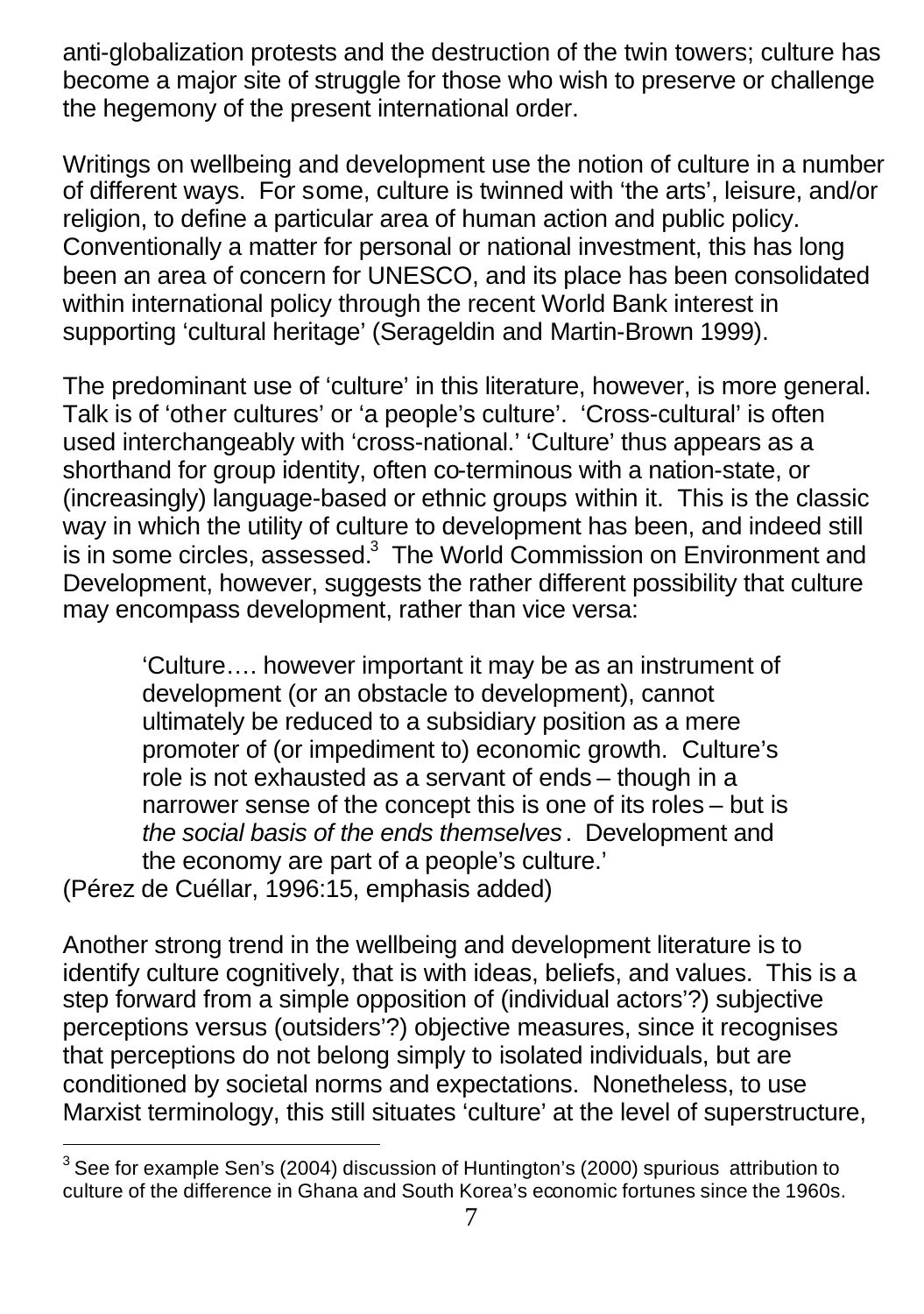rather than seeing it as structuring society in a more fundamental way. A good example of this approach is given by Vijayendra Rao and Michael Walton, in their introduction to the World Bank sponsored *Culture and Public Action* (2004: 9):

'A culturally informed perspective is thus not so much a prescription as it is a lens – a way of seeing. It sees individuals as driven by a culturally influenced set of motives, incentives, beliefs, and identities that interact with economic incentives to affect outcomes.…. We believe that incorporating this lens into more conventional economic ways of understanding will, in many situations, lead to more effective policy.'

This approach has much to recommend it over the simplistic notion that beliefs and values are somehow fixed or given for a nation or social group as a whole. Instead, culture is viewed more flexibly, as giving people ways of seeing the world. However, the movement is not perhaps as great as it might at first appear. Seeing culture as a 'lens' does not undermine the 'analytic primacy of the rational, value maximizing individual' (Good, 1994: 39, after Sahlins, 1976) which is so foundational to Western economic thought. Individuals and the economic incentives to which they respond remain, it seems, outside culture, and even motives, beliefs and identities are only 'influenced' by it. Similarly, the confidence that such a lens may be 'incorporated' within existing approaches suggests that there is no need for a fundamental shift in the existing institutions of international development. This rationale for taking account of culture is in fact highly reminiscent of arguments for increasing people's participation in development projects: the more people are involved themselves, the more effective projects are likely to be. As many critics have pointed out, instituting participation in public projects does not necessarily signal any real shift in power relations. It may simply neutralise and de-politicise a potential threat (Selznick 1949; White 1996; Cooke and Kothari 2001). If a 'cultural lens' is to be used to enhance policy effectiveness, this leaves open the bigger question: who owns the policy?

### **ANTHROPOLOGICAL PERSPECTIVES ON CULTURE AND WELLBEING**

Since debates about culture constitute the staple diet of social anthropology, it would be foolhardy of me to try and summarise these here. Instead, therefore, I take as general starting point Arjun Appadurai's (2004:61)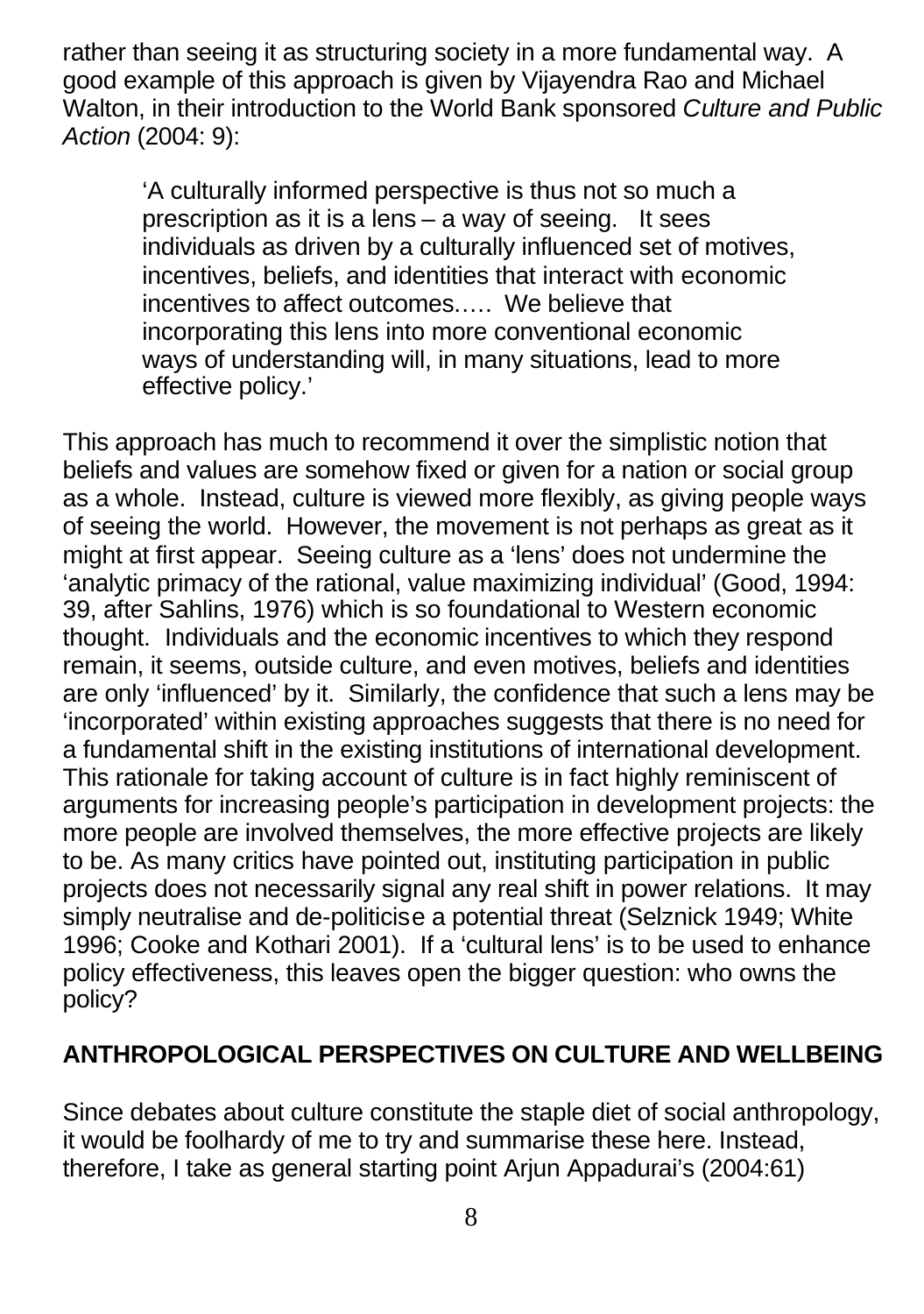helpful summary of current points of consensus on culture in anthropology. These are as follows. First, relationality, that cultural meaning lies in the relationship between different elements rather than inhering intrinsically within a particular item considered in isolation. Second, dissensus, that culture is non-unitary, subject to considerable internal negotiation and dispute. Third, leakiness, that the boundaries of culture are highly porous, such that flows, borrowing and interaction across borders are the norm, not the exception.

In his discussion of 'the capacity to aspire', Appadurai goes on to develop an approach that bears directly on debates about wellbeing, particularly with regard to the links between personal goals and cultural values. Aspirations, he claims,

'form parts of wider ethical and metaphysical ideas which derive from larger cultural norms.' (Appadurai 2004:67-8)

He identifies three levels which nest people's aspirations in culture. The first, most immediate level, consists of a 'visible inventory of wants.' These contain the specific wants and choices for this piece of land or that marriage partner which people consciously identify and may seek to pursue. It is this level that commonly appears – though usually in a rather more generalised way - when people are asked to itemise their goals or desires by development agents or scholars of wellbeing. At the next level are the 'intermediate norms' which may not be expressed, but nevertheless structure the particular wants through local ideas about marriage, family, work, virtue, health and so on. These in turn relate to 'higher order normative contexts' which comprise a larger 'map' of ideas and beliefs concerning such matters as life and death, the value of material goods versus social relationships, this world and other worlds, peace and conflict. 'Culture' is not then something separable from the everyday, but structures material and relational desires through a cascade of associations that makes them meaningful and designates some as pressing.

The relationship between culture and materiality in human welfare is discussed at length by Marshall Sahlins in his *Culture and Practical Reason* (1976). For Sahlins, the making of meaning is the key distinguishing characteristic of humankind (*ibid*:102). It is not that materiality does not matter, he argues, but that rather than social and cultural life being shaped by 'nature' and economy, it is the other way around: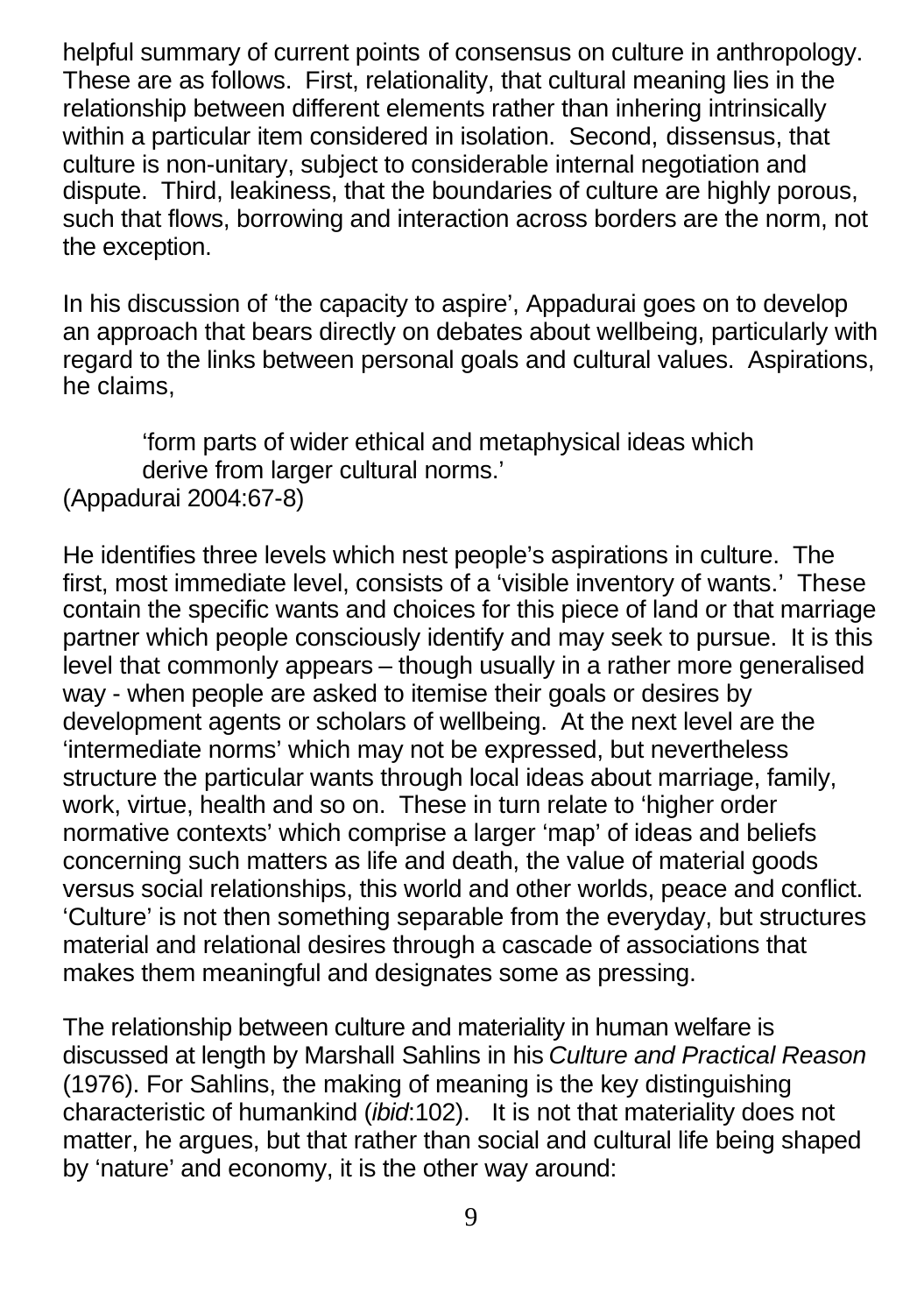''No society can live on miracles… None can fail to provide for the biological continuity of the population in determining it culturally….Yet men do not merely "survive". They survive in a definite way.'

(*Ibid:* 168)

That 'definite way', the aspiration, as Appadurai might put it, not just for shelter but a particular kind of house, not just for calories but a particular kind of food, is given by culture. The material and cultural are not separable, such that one can separate 'objective reality' from 'cultural values', but fundamentally intertwined:

> 'It is not that the material forces and constraints are left out of account, or that they have no real effects on the cultural order. It is that the nature of the effects cannot be read from the nature of the forces, for the material effects depend on their cultural encompassment. The very form of social existence of material force is determined by its integration in the cultural system.'

(Sahlins 1976:205-6)

As an example, he offers the fact that in the United States dogs are considered inedible, but cattle 'food' (*ibid*: 169). The fondness for beef in the North American diet has major material outcomes, in terms of prices of meat, land use, agricultural subsidies, health issues and so on, with knock on effects which ricochet around the world. But the basis of the choice of cattle over dog meat, the root cause of all these many effects, is neither 'nature' nor 'utility', but culture.

In seeking to explore the cultural construction of subjective experience, I draw on the work of Veena Das, and particularly her paper 'The act of witnessing: violence, poisonous knowledge, and subjectivity' (2000). In this paper, Das describes how a Punjabi woman, whom she also calls Asha, responds to the disasters that the Partition of India and Pakistan wrought in her family life. As an urban, elite woman her outer circumstances were very different from those of the Asha I have described here, but in her early widowhood (at age 20) she came to occupy a position of cultural ambivalence and vulnerability which is not unlike that of her Bangladeshi namesake.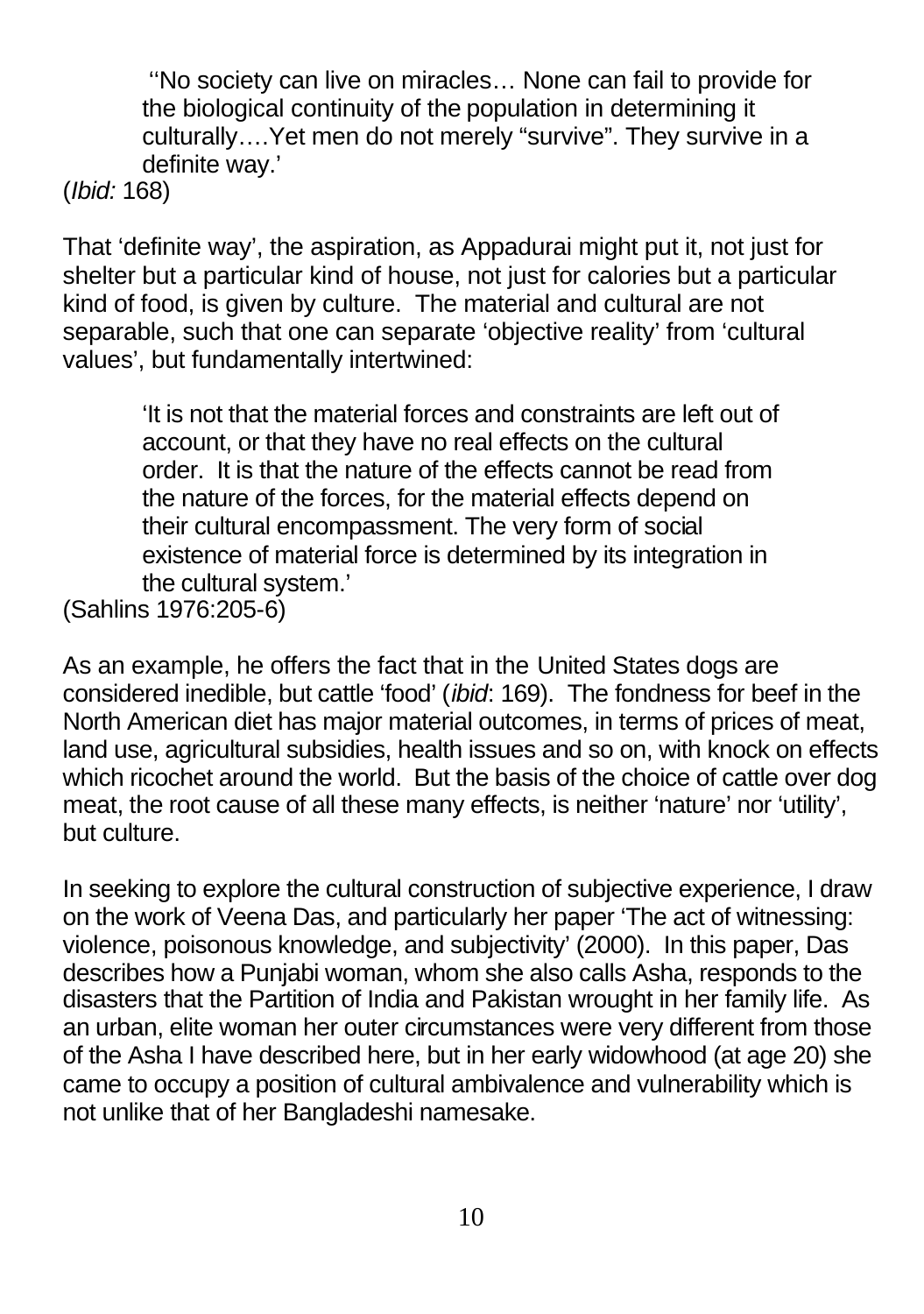In the wellbeing literature, the point of reference for 'the subjective' is its opposition to 'the objective.' At its most extreme, culture may be completely excluded from this, as with the 'global happiness' questions which are now quite common in economic household surveys: 'Taking all things together, how would you say things are these days?' (Andrews and Withey 1976). Answers describing the self as 'very happy,' 'fairly happy,' or 'not too happy' appear as a number on a Likert scale which may be subjected to exactly the same computations as any other piece of quantitative data. $4$  While following a similar methodology for measurement, the WHOQOL Group (1995) put forward a more culturally cognizant view in their definition of quality of life:

'An individual's perception of their position in life, in the context of the culture and values in which they live, and in relation to their goals, expectations, standards and concerns.'

The imagery here is reminiscent of Rao and Walton's cultural 'lens'. There is a similar stress on seeing (perceiving), a notion of culture as filter or horizon, and a commitment to the individual as the source of perceptions, with his or her own personal set of goals and priorities. Such approaches clearly reflect the disciplinary background from which they derive (economics and psychology) and are oriented towards the production of quantitative measures of wellbeing. The danger, however, is that the stress on perceptions, and on numerical answers, can divorce the subjective from the subject. Despite the stress on individuals, the individual person in practice gets lost, as the numerical answers given to particular questions become the data, which can then be cross-tabulated with answers to other questions, or with the same questions answered by other respondents. 'Culture' may then be invoked, if at all, to explain certain clusterings of response, evident in one social group and not in another. The methodology requires that the relationship should be between culture and abstracted perceptions, rather than the person whose perceptions they are.

For Veena Das, by contrast, what is important is not primarily perception, but the practical *work* that is done in constructing subjectivity out of a context of violence and subjugation, 'not through an ascent into transcendence but through a descent into the everyday' (2000:208). In place of seeing culture in

 $\overline{\phantom{a}}$  $4$  This question has been used by Global Barometer surveys in Europe, 'New Europe', Africa, and Latin America and numerous economic surveys, & national general household surveys. Other similar questions ask about life satis faction, and may require a five point answer. My thanks to Laura Camfield (WeD) for this information.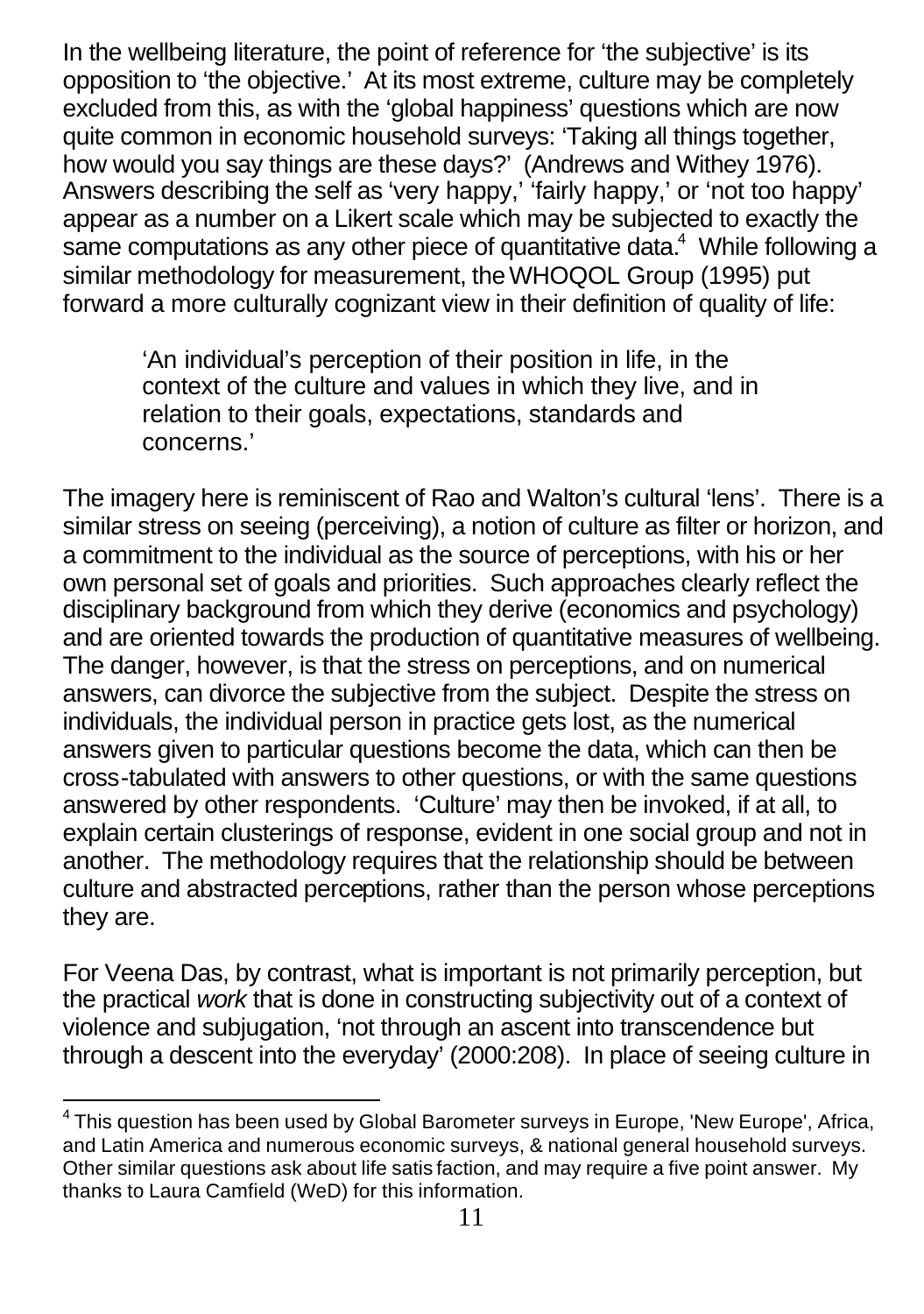the morally neutral way of the wellbeing literature, Das faces directly the fact that the overall cultural terms, or resources, which defined Asha's identity were patriarchal forms, and that even in pursuing the relationships that were important to her (with her dead husband's sister and her son) she adopted a patriarchal idiom in speaking of these. However, Das (*ibid*: 210) claims:

'cultural representations do not become completely mapped upon the self……Thus individual lives are defined by context, but are also generative of new contexts.'

She stresses therefore Asha's active constitution of her subjectivity, forged through her careful repair work over many years of damaged relations with her first husband's family, guided by her love for key individuals and 'the temporal depth in which she saw her relationships' (*ibid:* 217). The meaning of this was given by culture, since she saw in her first marriage the connections that she would carry into eternity. But the settled cultural world to which these meanings belonged was smashed by the disaster of Partition and the fracturing of relations that followed. Critically, therefore, this cultural meaning and these relations were also re-claimed by her, and re-inhabited, as a long act of witnessing to the hurt she had suffered through them. The 'cultural construction of wellbeing' that emerges here is not sweet and easy but hard and painful, not an inflexion of goals, but a lived experience achieved through a lifetime's struggle.

Having set down some markers in the intellectual debates concerning culture and wellbeing, it is time to pick up again the story with which this paper began. The following three sections thus return to Bangladesh, and present Asha and her family's encounters with different kinds of medical specialists over the days that followed.

# **SEEKING HEALING (i) THE KOBIRAJ***<sup>5</sup>*

*A neighbour knocks and enters: bad news. The new healer they are seeking was not at home, he's making a call in a village way out west. They confer - what to do? It's dark and the neighbour wants to go home, isn't ready to make another journey now. Asha's mother wails. She's frightened, desperate. He relents. If they'll cover the costs* 

 5 A *kobiraj* is a traditional healer. Many have specialisms, such as bone-setting or mental health problems. Approaches vary, but they often use plant-based medicines of their own concoction, and tend, as here, to have a supernatural aspect to the treatment they offer.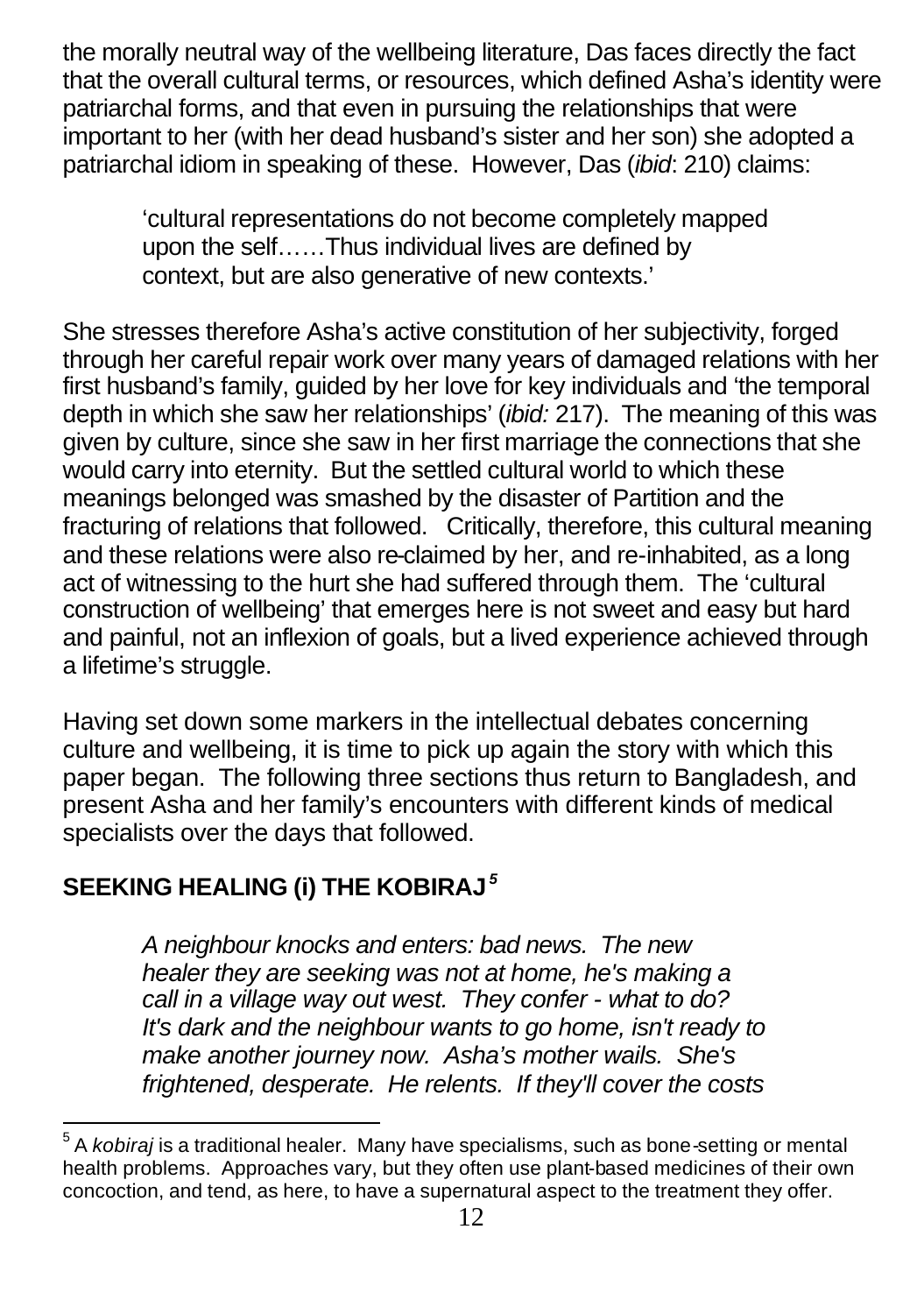*he'll make the trip. But he's tired, is getting old himself. There's no way but foot to travel, he won't return before morning.*

*As I check on them the next morning, the neighbour brings word: the healer has agreed to come. They all breathe out relief. The earlier healer is bad-mouthed now, this one's good name talked up. He knows all about herbs and plant medicines. He's a special healer for broken bones. Other neighbours arrive to confer - yes, in this case and that his medicine proved successful.*

*Much later the healer arrives. He's a small man, unshaven. His bright glinting eyes take in the scene: the poverty of the house, the skin-bone people, the anomaly of my presence, a foreign woman. The first move, to state his price. Anxious looks confer, and yes, it is agreed.*

*He begins with talk. Much talk. It feels like a sales pitch, reminding me of the patter of travelling salesmen who board buses or occupy street corners to peddle miracle cures. But Asha and her family want to believe. Want desperately that he be the one, the miracle worker. They look at him with eyes full of trust, of hope. Hang around him, waiting to do as he asks.*

*He requests a stick, and draws with it on the mud floor. He explains that the lines represent the old woman's leg, and as he strikes the different parts of it, the pain is to be drawn away. He chants something no-one can understand, flicks a forked branch over her head and around. As he directs, the daughter tosses money into the small pile of holy things he blesses. One hundred taka, two hundred, three, four.... the fee he'd asked for, two months' rice for them.* 

*He touches the leg now, and talks to Asha's mother. Gently he pulls her up, supporting her. They all catch their breath, and, yes! she's walking. For the first time since she had her fall. Crying still, in short sharp gasps, but walking. A flickering hope flames up in Asha's eyes.*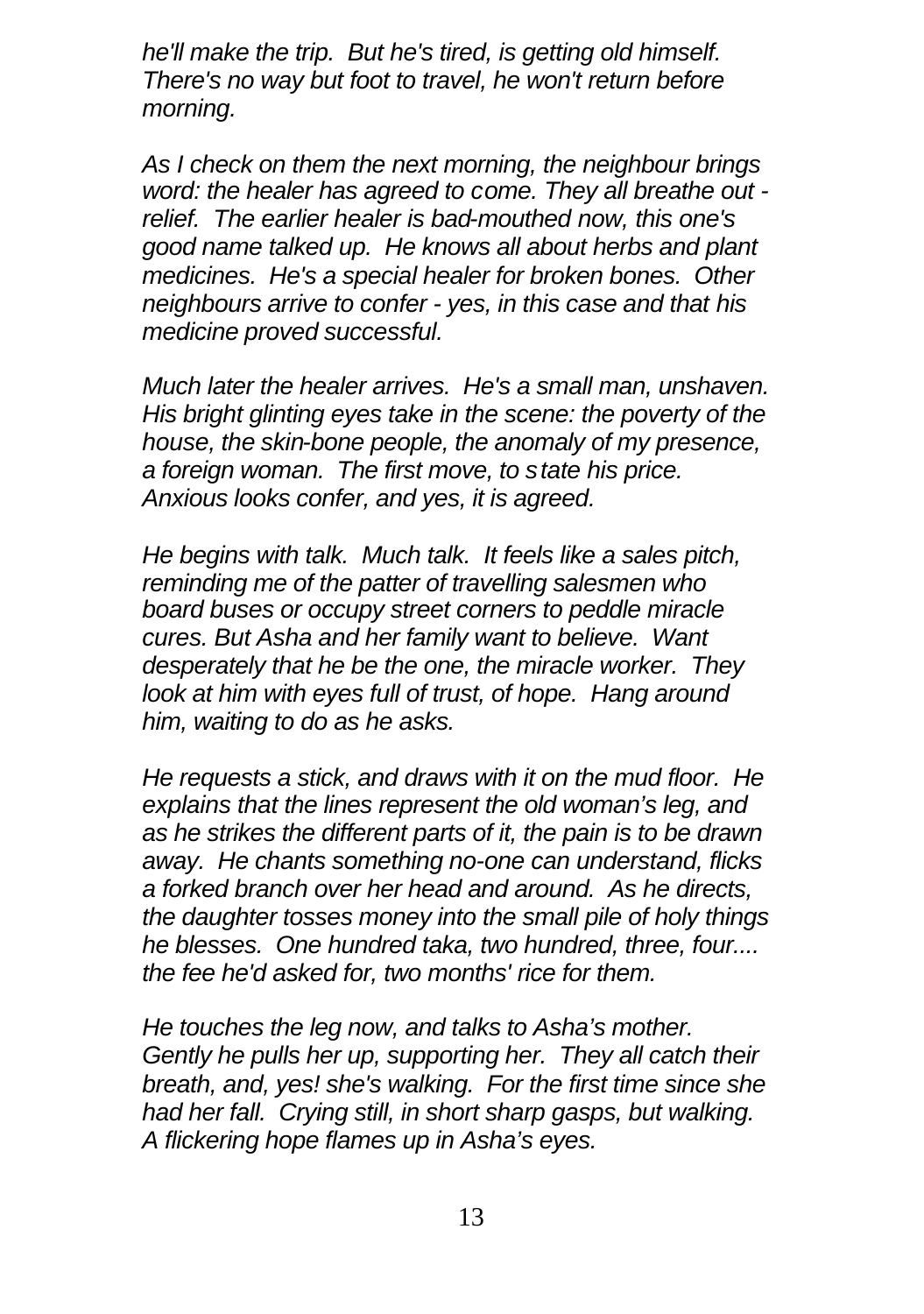*Now the arm. Asha passes him the paste she's ground on his instructions, from the roots he'd brought. With more chants and swaying movements he applies it to the arm. The potion is so powerful, he claims, that within a moment she'll be healed. To prove it he demands she stand and swing her arm. Up and down and round again. The old woman's cries are searing, but the onlookers encourage her. It seems that I am the only one who is horrified by what she sees.*

*The session completed, the healer makes as if to go. The fee must now be paid. The family is taken aback - but that money they had already given? That was just for the purposes of the ritual, he says. Single taka notes would have done as well. Their mistake. He couldn't keep that money himself, as it had been used in the healing. He would have to give it away, the fee was quite separate.* 

*Alarm and confusion shows on their faces, he should have made it clear! But they don't want to cross him, are afraid that the cure will be revoked. They fight back their regret and ask me - could I pay the fee? Meanwhile they offer him some lunch. But he refuses - he has other people to see. Only when they make it clear that their one chicken will be killed in his honour, does he finally agree to stay.*

*After he leaves the doubts re-surface, the recriminations begin. He took twice the fee he asked! And who knows if the arm will set this time. Doubt and hope and anger battle together in people's faces. Don't give doubt voice! The chance of healing will be affected! But unease and misgivings hover like a dark bird.*

Episodes such as this offer the classic ingredients for discussion of 'local' medical culture: a textbook case of cultural display, rich with esoteric knowledge and exotic ritual. Even viewed like this, however, the 'text' shows itself to need de-coding. It is not a simple case of classical practice within either Muslim or Hindu healing traditions. Instead, as commonly in Bangladesh (see e.g. Blanchet 1984, Kotalova 1992, Islam 1985), it is a clear case of Appadurai's 'leaky' boundaries: a composite of Hindu, Muslim and folk Bengali elements, tossed together with a considerable degree of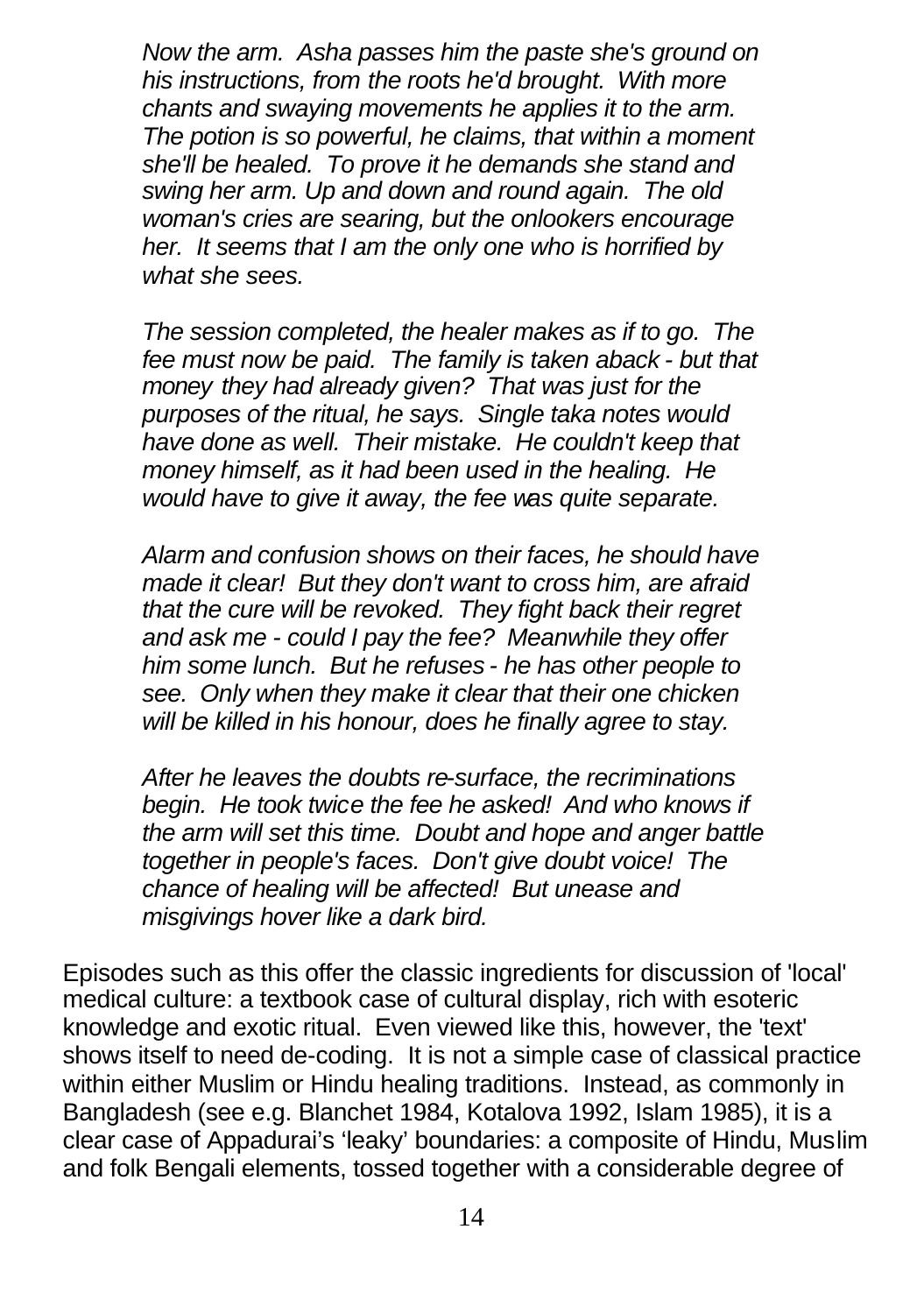showmanship. Such crossing of social and cultural differences seems a common pattern all over the world, as if health problems offer a place where culture becomes unusually porous. Kakar (1982) thus talks of the 'brotherhood of sickness' which transcends religious and ethnic (and presumably gender!) barriers. This is only one side of the picture, however. If health problems may at times dissolve social difference, they can also deeply underscore this, as poverty of environments expose disadvantaged people to excess health risks, and ethnicity, gender and class structure access to quality care (e.g. Scheper-Hughes 1992; Farmer 1997).

Perhaps the most striking aspect of this episode is its character as a social event. From the early debates of which healer to approach, through the therapy episode itself and into discussion of it afterwards, all of the action took place in 'public'. The physical location was the veranda and courtyard of the family's somewhat tumbledown two-roomed mud house. This is the place where much of the household work gets done, where women gather to chat in the afternoons and men in the evenings, a mid-way private territory with public access. While wealthy families have high walls and doors to regulate entry, the poverty of Asha's family means that access is much more open: they do not have the social status to exclude, nor does their makeshift mud wall offer a physical barrier. The group involved also reflects this. It was a motley collection of friends and neighbours, waxing and waning in size with the action itself. Like the family involved, it was more female than male, more Muslim than Hindu, more poor than wealthy. At times it contained their only kin in the village - Asha's brother and his family, living separately next door - at other times they were absent.

This pattern of a reference group being constituted around the pursuit of therapy is widespread, in both the West and South (Sharma, 1992). In the West, however, considerable effort goes into marking a distinctive, confidential space for the actual practice of therapy - the use of curtains around a hospital bed, the psychoanalyst's couch, or the closely bounded counselling hour (Bondi and Fewell, 2003). In this case, by contrast, as often in informal contexts in the south, the therapy itself took place in public. It felt in fact like a highly theatrical performance, a show to convince the audience of the actor's esoteric power. As commonly whatever the context, the healer required not just the compliance of the patient, but also the support of her family in administering the remedy. But the audience was also drawn into the act. Their hope, their faith, their excitement and will to see wonders were solicited by the healer. The group's sharp intake of breath as the old lady swung her arm around signalled their taut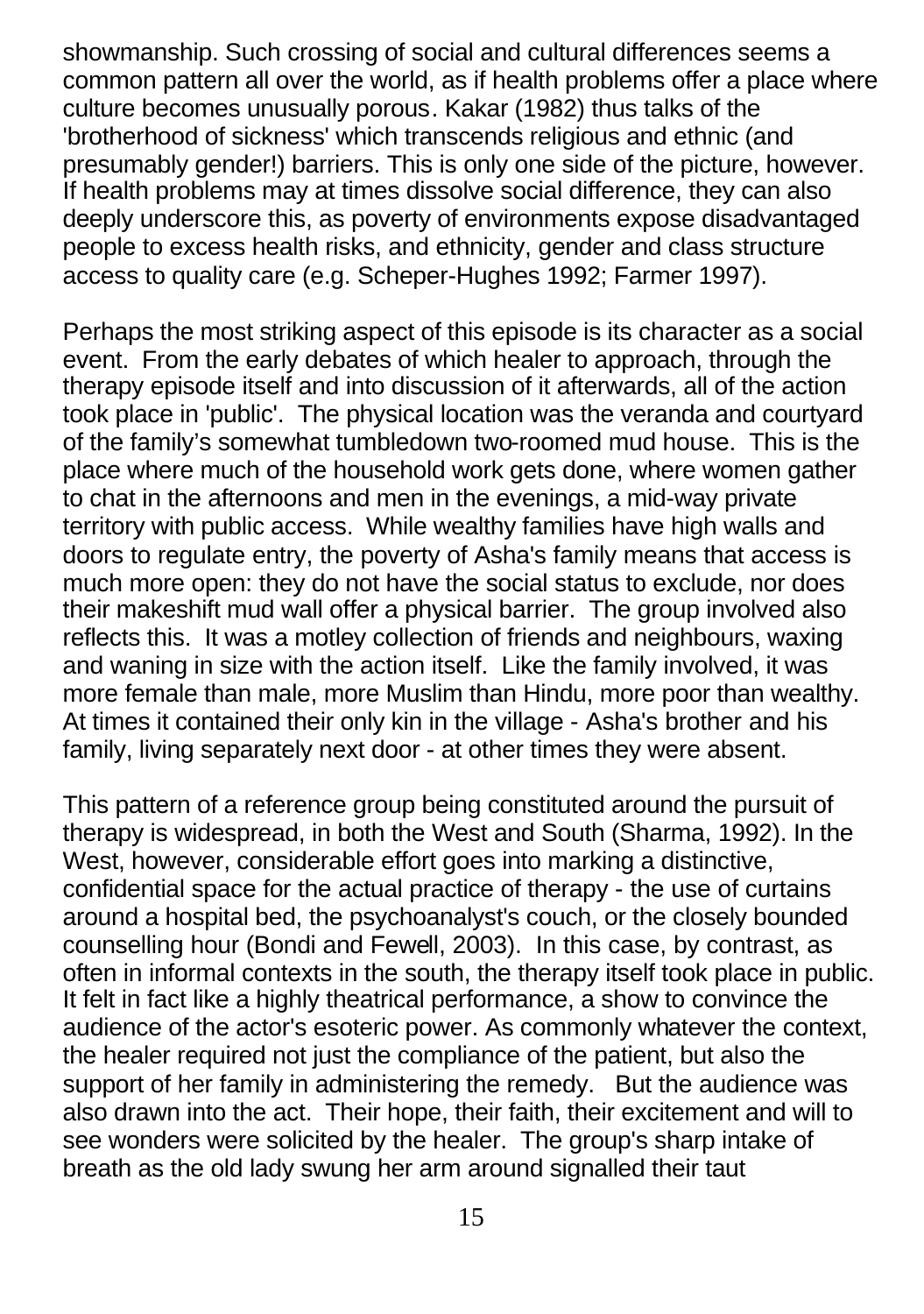engagement. Far from an unwanted intrusion onto the real action, in a quite tangible sense, 'the public' made the event what it was. This echoes Jonathan Spencer's (1997) discussion of the importance of public performance in the rather different context of enchantment in rural Sri Lanka. Unlike the practice of psychotherapy in the West, where success seems to lie in achieving a new narrative for the self, it was critical to the authenticity of this story of possession and cure that it be told in public and ratified collectively. Only then, Spencer argues, could the episode be a therapeutic success, which enabled the woman concerned significantly to expand her social room for manoeuvre.

The other side of this public ratification, of course, is that the healer's performance is also subject to collective appraisal. For a short while the healer might succeed in enrolling people in his script, but quite quickly the tension loosens, they stand back, they begin to assess. Again, this is not done privately, but is a collective process, achieved in public through conversation. At any point, the appraisal is provisional, a temporary negotiated outcome which is open to subsequent revision. This appraisal is done both with and against 'culture'. On the one hand there is simple scepticism, doubts of the efficacy of such a display. On the other hand, however, room for debate is also available *within* culture. This particular performance is thus vulnerable to assessment not only in relation to other healers they have seen, but also to the mythic figures of gifted healer and charlatan, both of which are commonplace in Bengali popular culture. Where does this *kobiraj* fit? While this process is clearly discursive, both in terms of discussion amongst people and comparison with the subject positions offered in popular discourse, it is important not to overintellectualise it. As Kakar (1982) states in his study of faith healing in India, belief is critical, but appraisal takes place far beyond the verbal or cognitive level. Not only is there the involuntary response to another person's charisma, but also hope and doubt may both be experienced in the body, and neither is entirely within one's conscious control. As Obeyesekere (1990:288) says, there is a 'will to believe.' The appraisal is not therefore a free, open, intellectual exercise, but carries heavy emotional weighting, at least for the core participants. As Budd and Sharma (1994:8) point out, emotions have tended to be neglected in studies of healing, but are in fact of critical importance.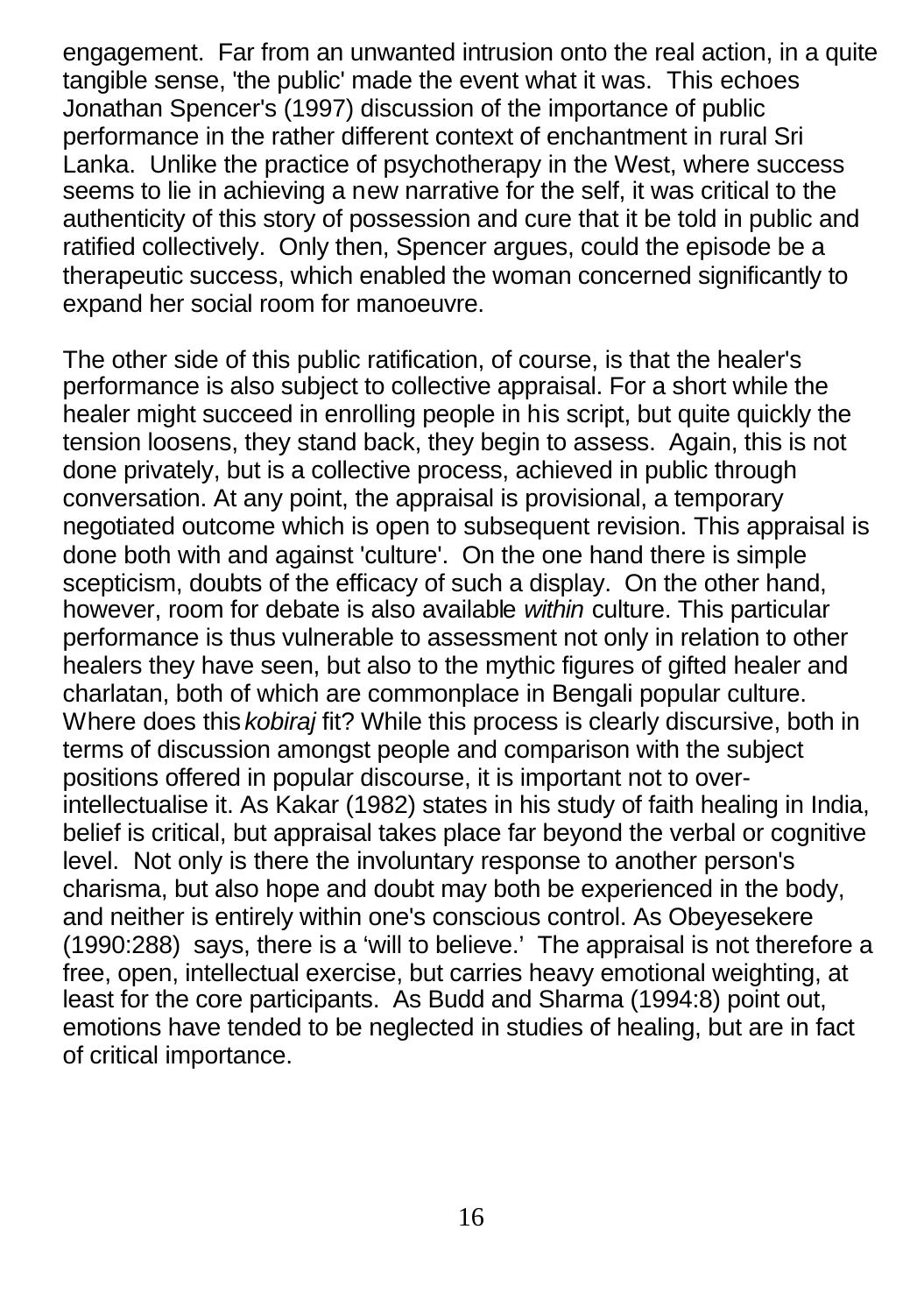#### **SEEKING HEALING (ii) THE PUBLIC HOSPITAL AND PRIVATE ULTRASOUND**

*Some days later Asha decides to go to the hospital to seek help for her own problems. One of the doctors there is daughter-in-law to a family in the village, she'll see her. The town is a morning's journey away, four miles trudge to the bus stop, and then two to three hours bumping along pitted roads, stopping every few minutes to pick up more passengers. The hospital is crowded, confusing, a place of passage more like a railway station than a place of healing. It's dirty and has a stale air: no wonder the villagers joke that you're more likely to catch something here than get well.*

*The daughter-in-law is in family planning, but she writes a note for Asha to see the doctor who deals with stomach problems. Having me, a foreigner, alongside helps a lot in getting her seen. Even so, Asha is ill at ease, does not tell the doctor all her symptoms, and he dismisses her peremptorily. He can feel nothing wrong. Appendicitis is unlikely. She should have blood and urine tests at a private clinic. Ultrasound if she can afford it.*

*Private clinics and small dispensaries clutter the roads all around the hospital. We make for the one he mentioned. Asha registers for the tests and asks about ultrasound. They can do it, but not until this evening. It will cost another four hundred taka. The test results will not be ready before morning. It means staying a night in town. Anxiety again. Where will we stay? And we hadn't said we'd stay the night away, her parents will worry. There's no phone in the village, no way to send word. But there's really no choice, no point in returning now. Luckily I have friends in town with whom we can stay. We make our way there.*

*The ultrasound shows nothing. Nor do the other tests. The daughter-in-law/doctor advises that Asha should return another time, bringing the test results for the hospital doctor to see. But by the time she receives them*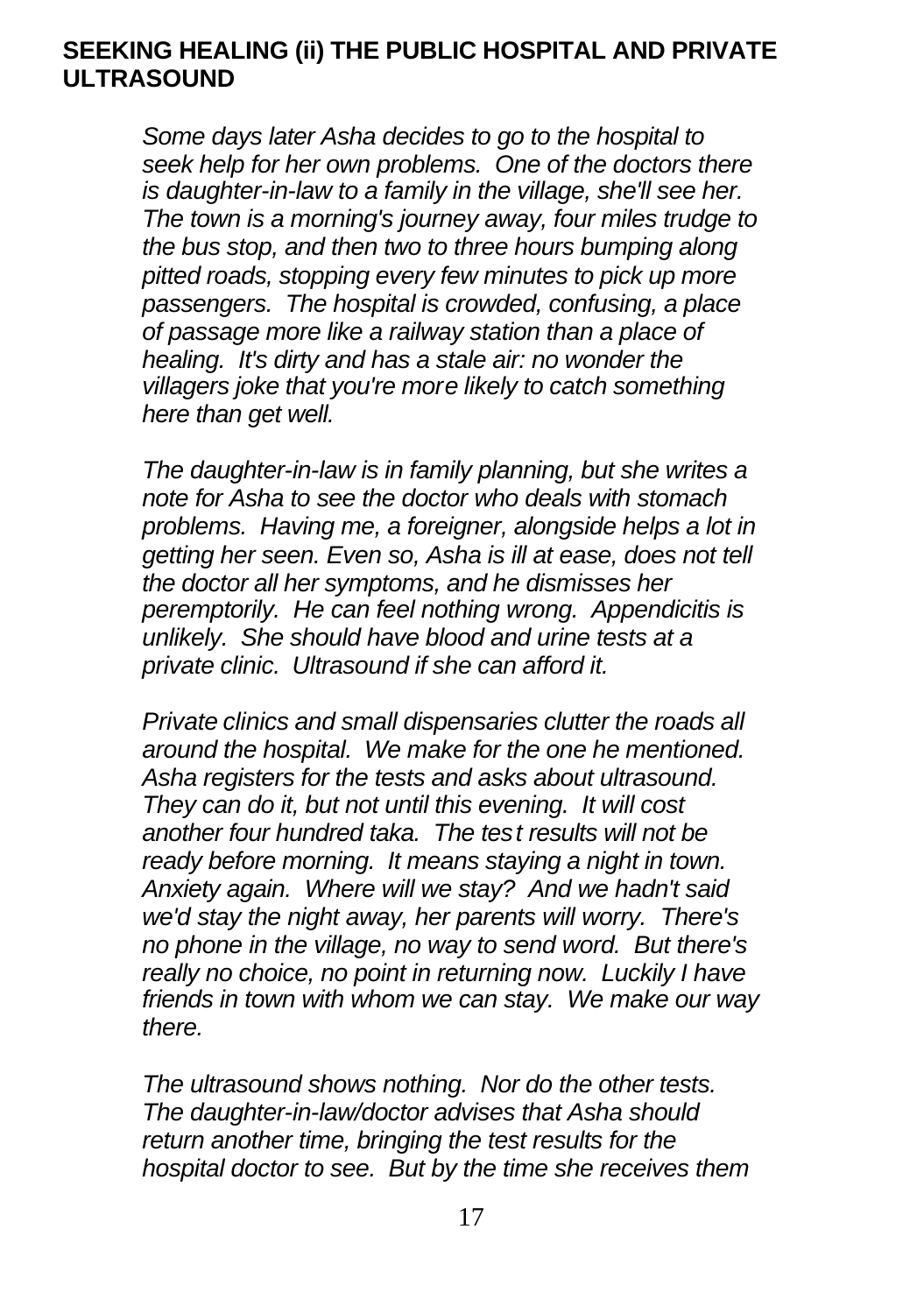*it is too late, surgery hours are over. Anyway it seems just hit and miss, with guesswork playing as much a part as expertise. Empty handed but with little option we return to the village.*

The contrast between this episode and the previous one could hardly be more striking. To a Western eye we seem to have leapt over four or five hundred years of history. Scene changes do not come any more rapid. Exit the mud house and enter the concrete institution. Exit the magical branches, enter the hi-tech. Exit the lungi<sup>6</sup> enter the white coats. And it is not just the props that are different, but the characters too. Gone is the public, the collective. Gone too is the performance, the drama, the affect. What we have instead approaches the caricature of biomedicine: 'the leg in bed nine'. There is no attempt to engage with the person who is suffering, and little sign even of any real interest in diagnosing what is wrong.

This second episode points up the importance of political economy to understanding the cultural construction of options and the outcomes they achieve. As Budd and Sharma (1994) note, relationships outside the consulting room are critical to understanding what takes place within it. Before pursuing this it is perhaps important to note that this episode was no more or less steeped in 'culture' than the previous one. On stepping into the hospital entrance hall and the reception area of the private clinic, we entered new worlds governed by their own particular norms, values, identities and forms of behaviour. These institutional cultures were expressed in the personal interaction, such as it was, between doctor, technician and patient. But the cultures themselves are forged in relation to the wider political economy in which the hospital and clinic are set. Morale in public hospitals in Bangladesh is not high. Although services are nominally free in fact almost everything has to be paid for. Doctors make their money in private clinics and put their energies into that work. This is so strongly the case that when I first presented this paper the (Bangladeshi) audience immediately suggested that the doctor we saw probably had personal links with the clinic to which he referred us. The (diverse) private sector in medical provision is thus constructed quite directly in relation to its public counterpart, and vice versa.

The choices that people make in seeking health care are similarly forged through this context of political economy. This can be clearly seen in the

 6 The cloth worn around their lower body by men in informal settings in Bangladesh.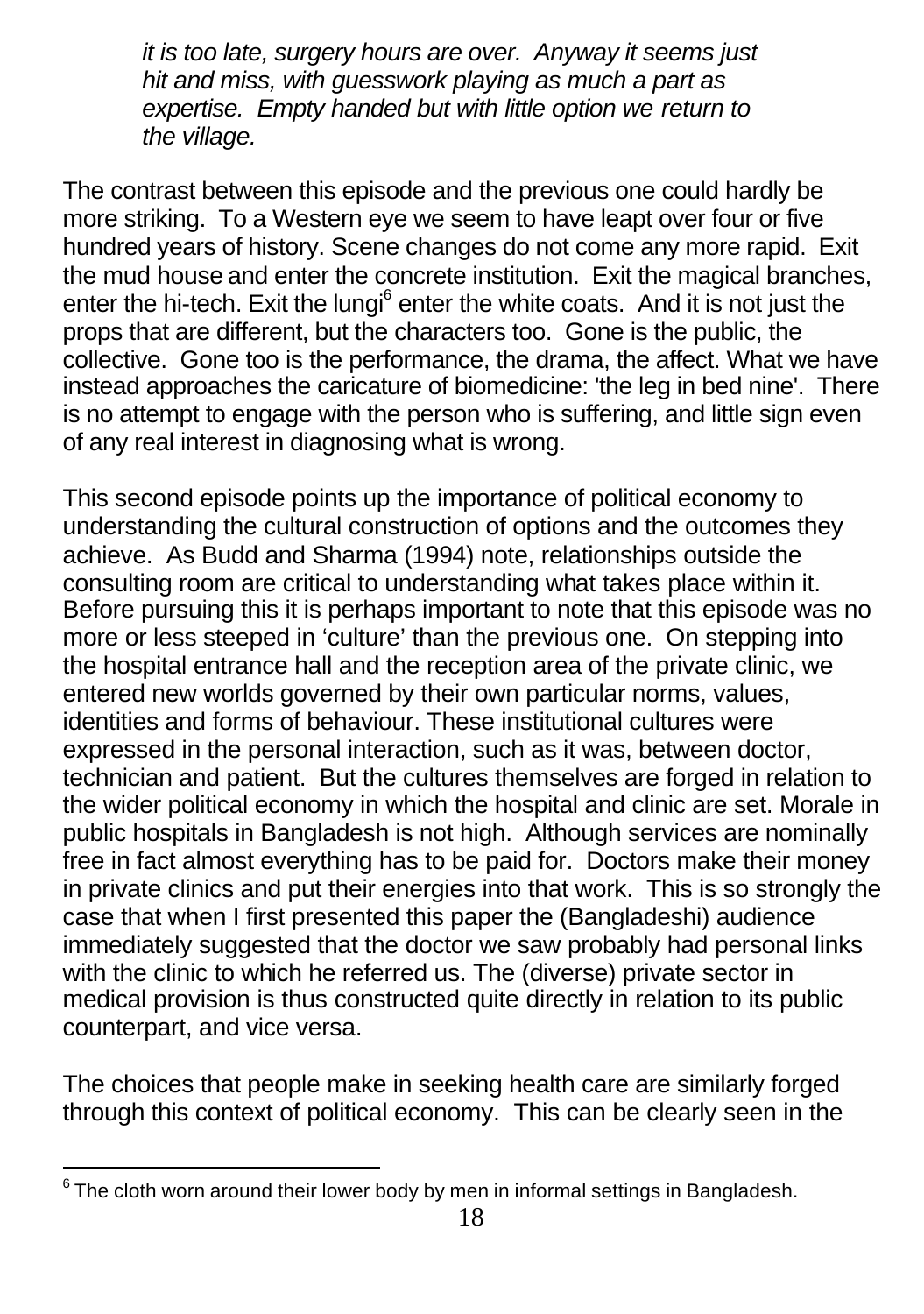decision to seek a *kobiraj* to set Asha's mother's arm. In theory, primary health care is available at the sub-district level, just four miles down the road from the village. An imposing gateway declares that such a clinic with twelve beds for in-patients does indeed exist. However, the personal and professional interests of doctors lie in an urban appointment, where there are more facilities and chances of preferment as well as better schools and services for their families. As a result, few doctors are ever available at subdistrict level. The work of those that remain is hampered by very limited provision of drugs and equipment. If the sub-district health centre had been the local resource it was intended to be, it is likely that Asha's mother would have gone there for treatment in the first place. Alternatively, if corruption had not continually undermined the proper construction of a metalled road. there would have been more frequent buses and better communications with the town, so going to the district hospital would have been much less of an issue.<sup>7</sup> As it was, she was afraid both of making the journey into town and that when she reached the hospital they would want to break the arm again. By comparison, the *kobiraji* option was both more accessible and less frightening.

### **SEEKING HEALING (iii): HOMEOPATHY**

*One of the men in the neighbouring village is a homeopathic doctor. His main job is college lecturer, but after hours he sits in a small shack near the market place, making diagnoses and prescribing remedies. Asha is sceptical - he'll just say it's gas in the belly, it'll be more money paid out for no benefit. But she can't make another trip to the hospital, it's too far and her parents can't spare her. So one afternoon we set off for the homeopath - it wouldn't cost much, and had to be worth a try. We move aside the curtain hanging across the doorway, and enter the small dark room. The little group of men chatting with the doctor stand up and go out. He greets us warmly, recognises Asha, asks after her family, her health. For the first time someone allows her space to describe what the problem is. A general picture of chronic ill health comes out. Weariness, unexplained pains, irregular menstruation. A body weakened by too much worry,* 

 $\overline{a}^7$  After many years of failed attempts and false promis es from politicians, the road was finally completed in the following year, and communications with the town and to other areas have been tremendously improved since then.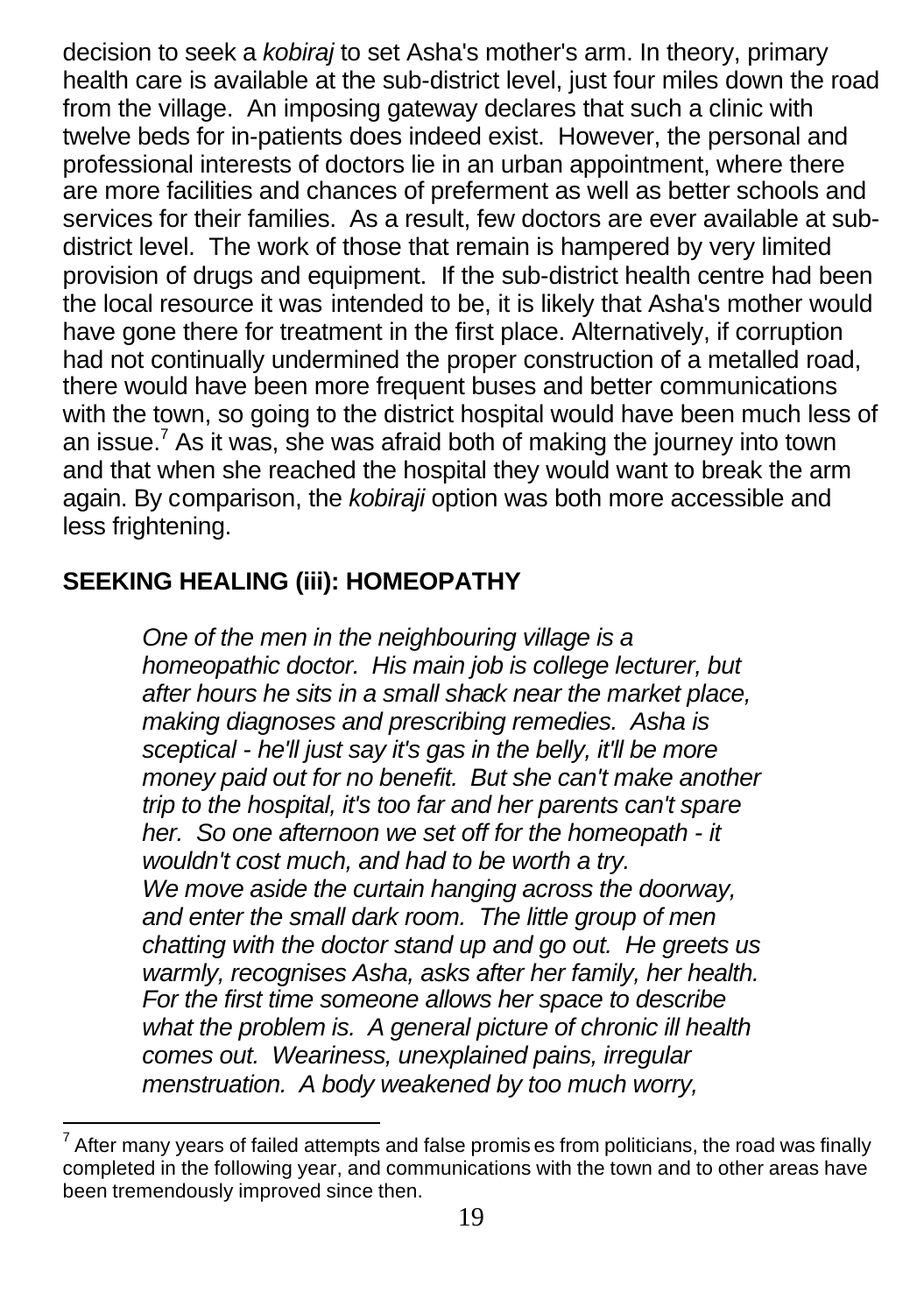*heavy daily labour, poor and scanty diet. But being able to talk cheers her a little. For a modest fee he gives her pills and we come away with somewhat lighter hearts. And rather to Asha's surprise, she says the pain does ease over the weeks that follow.* 

Again, the contrast between this episode and the previous ones is striking. The setting is minimalist: a small wooden hut with a simple desk and chairs, no paraphernalia except for a set of phials containing the different remedies. As before, Asha's social and economic disadvantage is a significant factor in the interaction. As she described to the doctor her physical condition, the implication of poverty and inequality in poor health was set out tangibly before us. But whereas in the other cases her social marginality was used against her, to extort money or deny her proper care, here it was grounds for gentleness, for compassion.

The critical factor in the healing power in this episode seemed to be the recognition that the doctor gave to Asha, his simple treatment of her as a person, due respect in her own right. This re-confirms the widespread finding that the quality of the therapeutic relationship is a primary factor in whether healing takes place. As the doctor evoked his knowledge of Asha over several years, her family background and some parts of her personal history, he set their present interaction in the context of a broader social relationship. This contrasts strongly with all the other episodes, in which the underlying idiom was a market transaction. This was most baldly so at the private clinic, where a standard fee was charged for a particular treatment, and it was simply a matter of whether or not Asha could pay. $8$  At the other extreme was the *kobiraj*, where the market aspect was most treacherous. First, as Sharma (1992) states, there is an ambivalence around payment in the case of spiritual healing, since the healing is seen to be given by God and the healer merely the medium of the gift. In this case, however, the healer had no hesitation whatsoever in stating his fee up-front, and for such a poor family the sum he demanded was a great deal of money. $9$  This was compounded by the misunderstanding - if that is what it was - about the money used as part of the ritual. This was troubling not only because it doubled the price, but also because it cast questions on his character, in a context where good character is thought to be a critical factor in healing

 $^8$ This 'simplicity' may be somewhat misleading, of course. Such clinics are a resource for the rich, not the poor. It is unlikely if I had not been present whether Asha would have ever gone to such a clinic, let alone pay the fee that they demanded.<br>9 Leannat know for ours if he saked mare because of my proces

I cannot know for sure if he asked more because of my presence, but this is quite likely.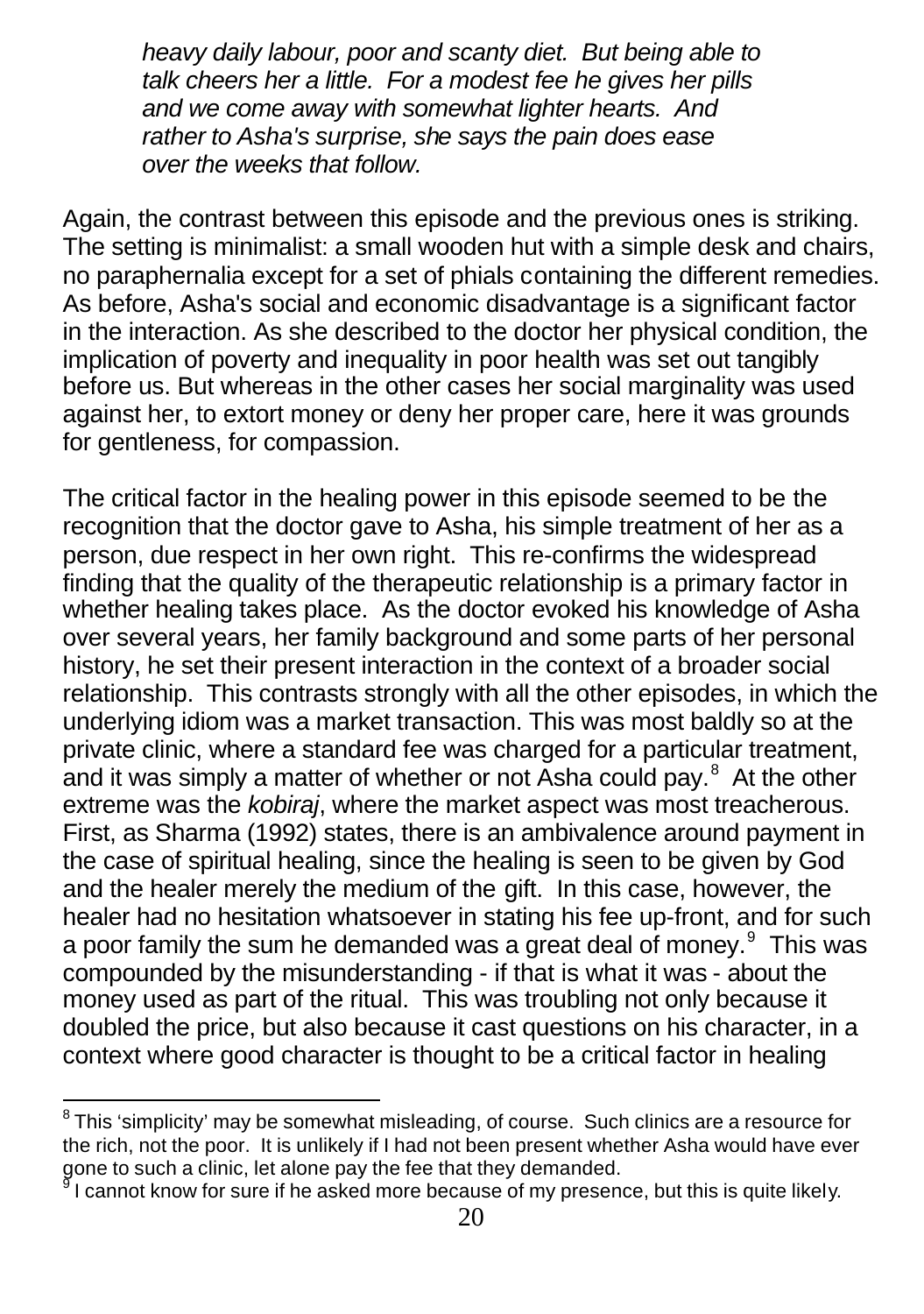(Kakar 1982). On the other hand, through inviting the healer to stay and eat with them, the family was able to rescue this exchange from being a crudely economic transaction. The healer became the guest, and the client the generous host.

The importance of personal relationship is a cultural dynamic which is evident in all these episodes. This confirms the findings of other studies that notions of belonging and relatedness are central to constructions of person and wellbeing in Bangladesh (see e.g. Kotalova 1993; Devine 1999; White 2002). In seeking the *kobiraj* Asha's family had to rely on the goodness of a neighbour to track him down. In going to the hospital Asha tried to transform an impersonal context into a personal one, through her approach to the daughter-in-law from the village. Appadurai (2004:69) describes the capacity to aspire as a 'navigational capacity', with the double aspect of enabling people to stretch their imagination and to link their particular wants to broader norms and narratives. In a more tangible way, 'navigational capacity' in being able to choose and achieve desired outcomes in Bangladesh depends critically on the ability to mobilise a relationship with an empowered other. In these episodes I provided some of this for Asha, bolstering her confidence to enter the public hospital, helping to ensure that she was seen, rather than just left to wait all day, and possibly – though this is more uncertain – helping her to be taken seriously by the homeopathic doctor. But my usefulness was very limited. What I critically lacked was any insider knowledge of the different medical options and institutions, how to negotiate access or navigate my way through the many gatekeepers. Such practical knowledge of 'how to go on', is a vital part of what people seek in drawing on relationships in times of trouble in Bangladesh.<sup>10</sup> Accompanying Asha and her family through these days, from the choice of healer or doctor, to tracking him down, to receiving treatment, it all seemed to me a tremendously hit and miss affair, in which chronic lack of information and the associated absence of control, fear, uncertainty and vulnerability were the most powerful characteristics. In part this is due to material poverty, which, inflected by gender, significantly limits opportunities to gain knowledge of options (Appadurai 2004:68). But perhaps more vitally, it also reflects the fact that they are 'poor in people' (White 1992) and thus lacked connections with people who would know how to go about it. Asha's pulling power as a client is very limited. With no assets, low social status, no significant social relationships, female labour of minimal market value and no able-bodied male labour in the household, she

l

 $10$  My thanks go to Joe Devine for this insight. The argument here clearly has affinities with Bourdieu's (1977) analysis of social practice.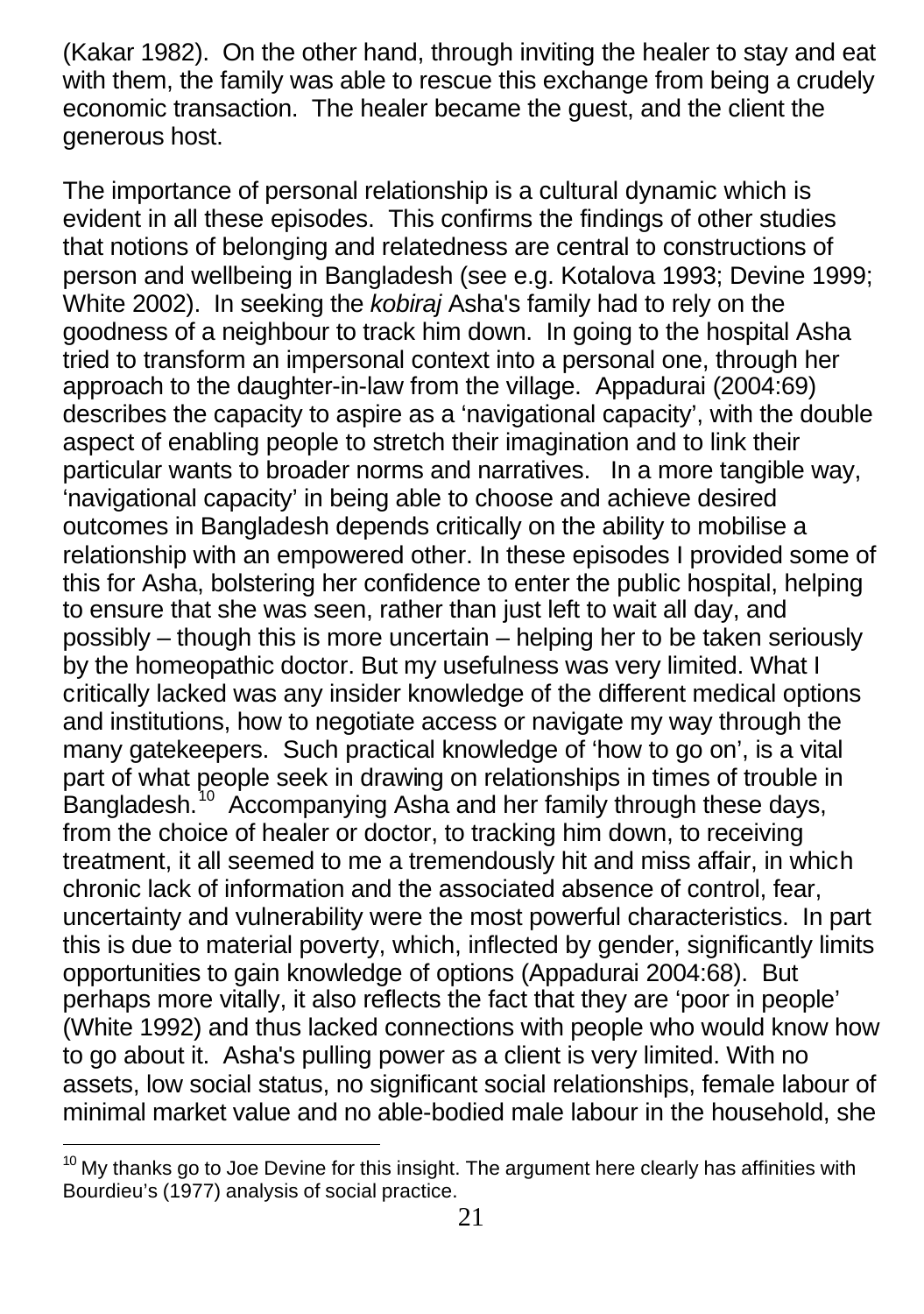has little to offer in return for any favour. Her treatment in the hospital expressed this most starkly. Even with me present, she was treated not as a person, but as representing a social category of minimal value, a piece of social flotsam - poor, rural, unmarried, female.

# **THE CULTURAL CONSTRUCTION OF WELLBEING**

The juxtaposition of these three episodes within the experience of a single family over the course of just a few days points up the unevenness of 'modernisation', the falsity of any notion of a hermetically sealed, uncontested 'traditional culture', and the inadequacy of any simple mapping of culture onto social group or nation-state. On the contrary, the local medical culture appears bewilderingly diverse, with each of the options both generating and subject to agency, resulting in an overall picture which is plural, contested, and open to constant (re)-negotiation.

Faced with such complexity, the metaphor of culture as a lens becomes considerably more problematic. Is there a single lens which comprehends all of these options? Or does the family switch lenses as they move between practices rooted in totally different cosmologies, technologies and institutions, seeking whatever will meet their immediate need? The relationship between different systems of healing and the sense people make of these as they move between them, has been a major subject of debate within the anthropology of health and illness (e.g. Feierman and Janzen, eds. 1992; Johnson and Sargent, eds. 1991; Nichter and Lock, eds. 2002). This reflects a broader tendency to focus on issues of cognition and belief (Good 1994). Murray Last (1992) however, questions the terms of this debate, arguing that it may exaggerate the knowledge and the will to know of both the healers and those seeking healing. Rather than being fully cognizant of the whole 'system' of healing in which they engage, it may be that in each context people know just enough to be able to get by - and are not particularly interested in knowing more. While people may face many problems in accessing appropriate health care, the intellectual coherence of the mix of options available to them is rarely among these. Rather, in negotiating 'alternative systems' of medicine, Murray Last (1992:403) says: 'people in practice do not so much "switch codes" as simply switch off.'

An alternative perspective on this issue is suggested by Marcia Inhorn (2003) in her study of elite Egyptian couples suffering infertility. She stresses how important religion was to all her respondents, and how significant Islamic teaching and observance was in defining which options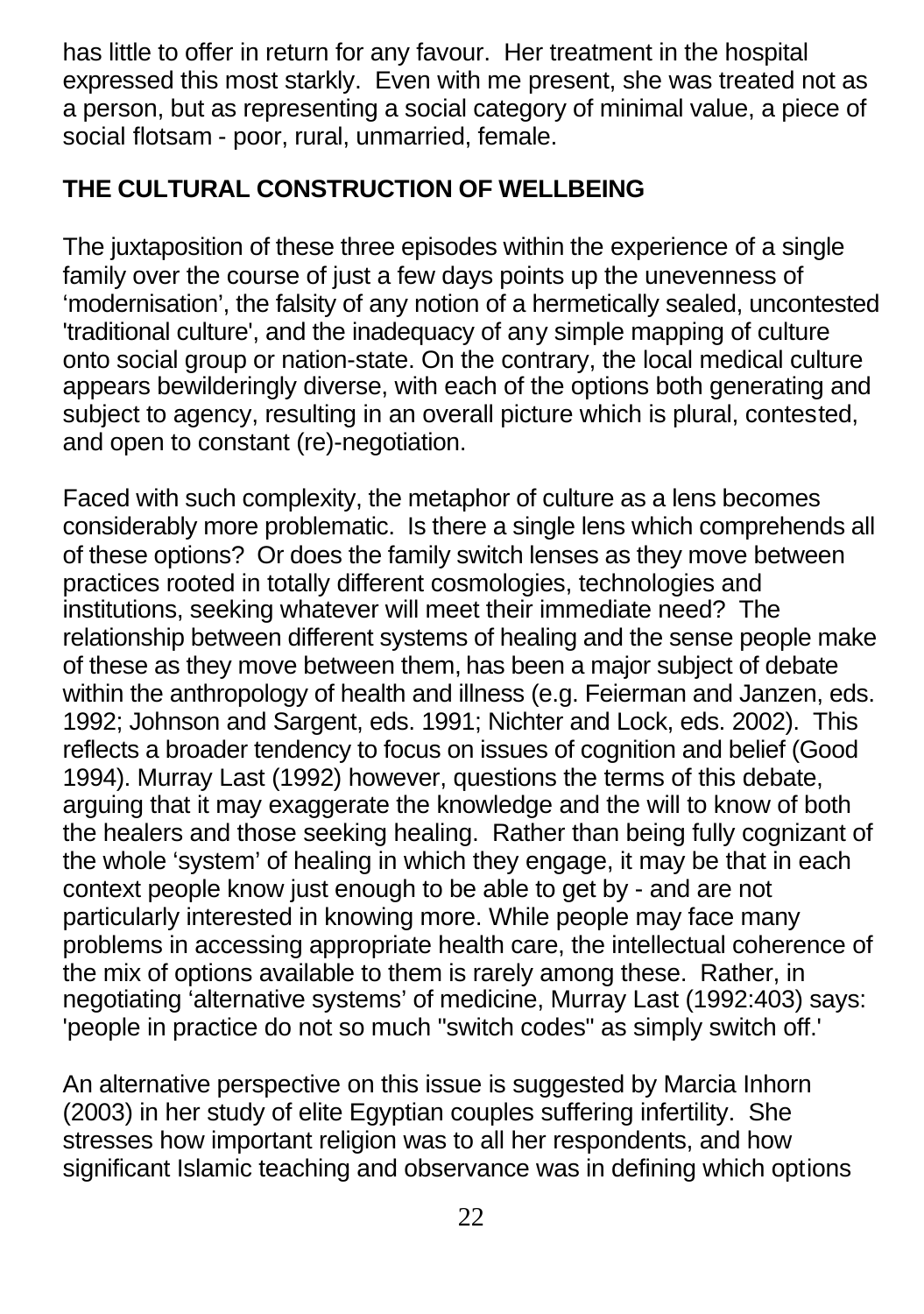could be pursued and which doctors could be trusted.<sup>11</sup> In her earlier research amongst the poor, people saw infertility as 'testing' from God and drew on theodicies which sustained them through suffering (*ibid*:101). In this later study, elite couples seeking IVF treatment also saw children as God's gift and their fate as ultimately in God's hands, but saw the doctors (and their extremely high-tech medicine) as the means of God's will (*ibid*:103). 'Science' and 'religion' both informed their goals and aspirations, but in ways that, for both doctors and patients involved, seemed complementary, rather than in conflict.

During the episodes described here, neither Asha nor her parents referred explicitly to any 'higher order' or even 'intermediate norms', aside from some fairly formulaic comments by her father, concerning their being in the hands of Allah. That they were not spoken does not, of course, mean that such concepts are absent, but that they may be part of the 'tacit understandings' (Giddens 1977: 169) which constitute the 'common-sense' that shapes people's life-worlds. Conversations with Asha and her family at other times suggest that the quasi-magical world invoked by the *kobiraj* had the greatest resonance with their general worldview. Like other rural Bengalis, they share their time and space with various forms of spirits, ghosts, and sorcery which appear disproportionately in relation to ill health and ill fortune (see e.g. Blanchet 1984 and Callan 2003). As Obeyesekere (1990:66) suggests, like other religious convictions, such awareness coexists easily with an everyday engagement in the mundane world of want and scarcity:

'Though the external world is culturally defined, it is naïve to assume that all its segments or domains are of the same qualitative order, or that individuals orient to the different domains in identical fashion.'

Nancy Scheper-Hughes (1992) suggests another possible aspect of this silence. She states that poorer people typically express distress somatically, while middle class people are more likely to do so psychologically. Whether this holds as a general rule or not, for someone like Asha, on the moral as well as material margins of her society, physical malady constitutes a rare sanctioned form in which personal need and vulnerability can be expressed. This is not to suggest that her pains were

 $\overline{a}$ <sup>11</sup> For example, all agreed that IVF was only religiously approved (*hallal*) if all elements came from the husband and wife, thus precluding any egg or sperm donation (Inhorn 2003:105). The personal faith of Muslim doctors was also seen to be important as a safeguard against immoral practices, for Coptic as well as Muslim patients (*ibid*:118-9*).*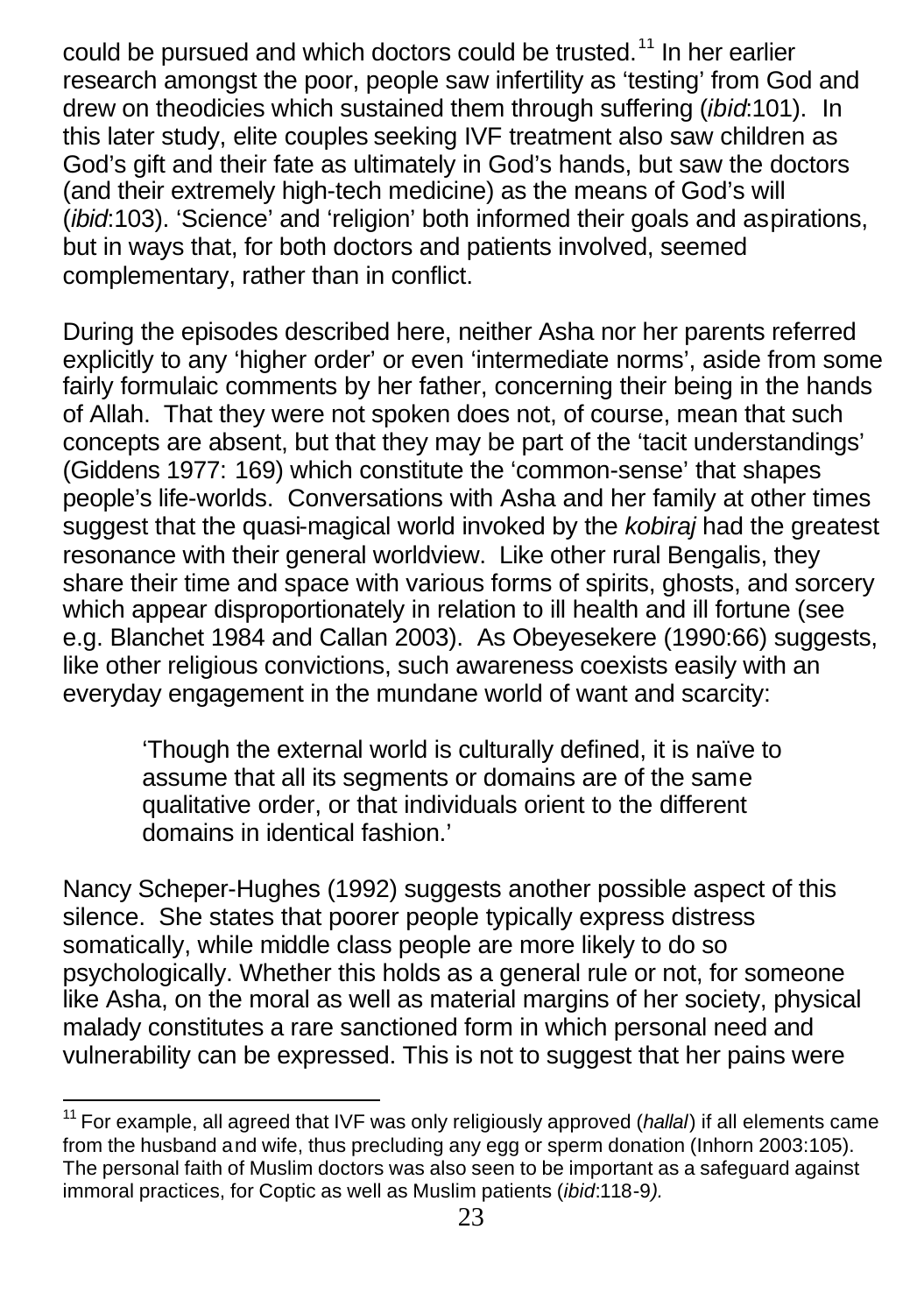unreal or psychosomatic, but simply that they offered one of the very few means available to her to seek the attention and care that she (also) needed. As if in confirmation of this, since that time she has established a strong relationship with another *kobiraj*, whom she visits on a regular basis. He lives at a considerable distance from her village. To go there and back takes the whole day, and involves travel by bus, truck, and bicycle van. In rural Bangladesh, where it is not socially sanctioned for women to travel alone, this is a considerable moral as well as financial undertaking. From observation of one of these visits, and the way she talks about this *kobiraj* in general, it seems clear to me that, as with the homeopathic doctor described above, part of what she receives from him is the value and recognition he gives to her as a person, and this may be as important a part of the healing as the pills he prescribes.

Rather than seeking to explore culture through the metaphor of lens it may be more useful to consider it as a form of work. This would clearly resonate with the approach to subjectivity taken by Veena Das. For society more broadly, the idea of 'the work of culture' is proposed by Gayanath Obeyesekere (1985; 1990). For Obeyesekere, writing at the boundary between psychoanalysis and anthropology, the 'work of culture' is the process whereby the deep and often darkly painful sides of human existence rooted in the unconscious are transformed symbolically into publicly shared meanings and imagery. In the context of this paper, to consider the cultural construction of wellbeing as a form of work has three main implications. First, it sees people as agents of culture, who both use the resources culture gives them and reproduce or transform these through their actions. Second, it recognises that the work of constructing wellbeing is at once material and symbolic. As Asha persists in seeking healing, she is simultaneously pursuing her needs *and* contesting the terms of local culture, which say her needs are unimportant. Third, the agency expressed and forms of wellbeing constructed are not free-floating, but shaped by the specific institutional context in which each encounter takes place. The cultural construction of wellbeing can thus be seen to be affected as much by institutional setting as by national or religious context. This is in line with the suggestion by Jonathan Spencer (1997) that part of the apparent contradiction between anthropological accounts of the person as robust individuals or transient nodes in relationship may be solved by paying closer attention to the different contexts - legal, therapeutic, or educational - in which stories of the person are told.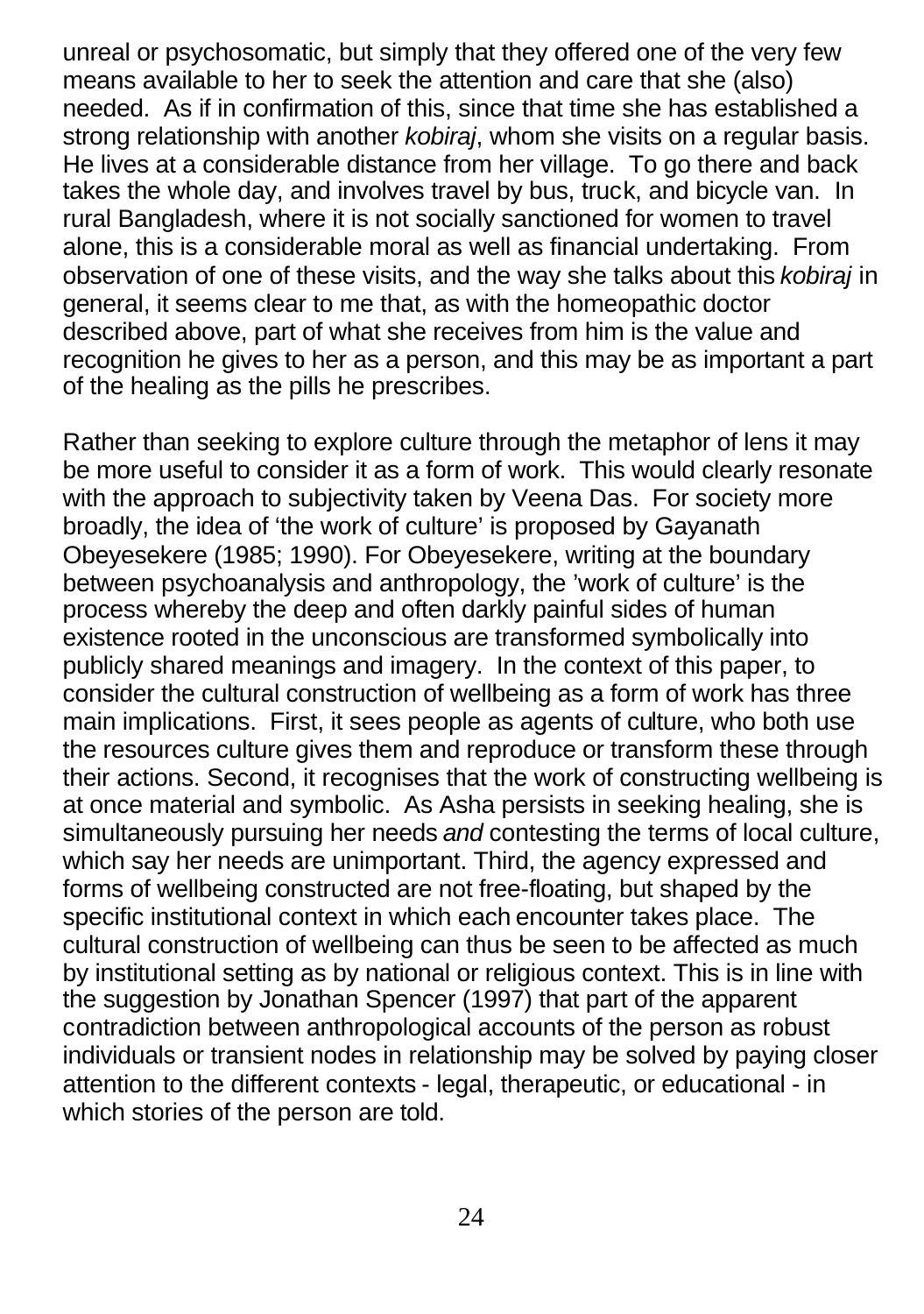Like other kinds of work, the work of constructing wellbeing is clearly conditioned by broader social and cultural structures of class and patriarchy. Asha and her family's position of extreme social disadvantage sets the terms of engagement for all of the encounters, which are forged through the violence of two crude questions: 'what can they afford?' and 'what are they worth?' These reflect not only their material poverty, but also their 'extremely weak resources where the terms of recognition are concerned' (Appadurai 1994:66). Power relations were most equal in the *kobiraji* case. He was, like Asha and her family, illiterate, a poor man from a village much like their own. This, I suspect, explains the effort that he put into his performance. He needed the patter, and perhaps some of the magic, to buttress his power over them. With the public hospital, private clinic and the homeopathic doctor, by contrast, superiority by class, education, and institutional location assured unassailable dominance. In one case this was abused, in the other it was used to empower.

When social structure is put together with the political economy of medical provision, it provides a powerful explanatory tool. Where the cultural picture is so complex, it may be tempting to jettison the notion entirely and to settle on explanations in terms of political economy and social structure: a policy regime combining with marginality and poverty, inflected by gender, disability and age. But if explanations in terms of 'culture' make no sense in the absence of an awareness of social structure and political economy, nor can these be understood in abstraction from culture. While class, gender, disability and age may be common axes of differential advantage, they do not always and everywhere mean the same. This links back to Sahlins' statement noted above, that people do not only survive, but do so 'in a particular way.' But it also goes beyond this, because the making of social difference is not simply coloured by culture, but at its heart. The current enthusiasm to celebrate culture in development circles notwithstanding, the creation of differing value, the affirmation of some and the debasement of others, is absolutely central to the work of culture. As Sahlins (1976:102) puts it:

'the creation of meaning is the distinguishing and constituting quality of men – the "human essence" of an older discourse – such that by processes of differential valuation and signification, relations among men, as well as between themselves and nature, are organized.'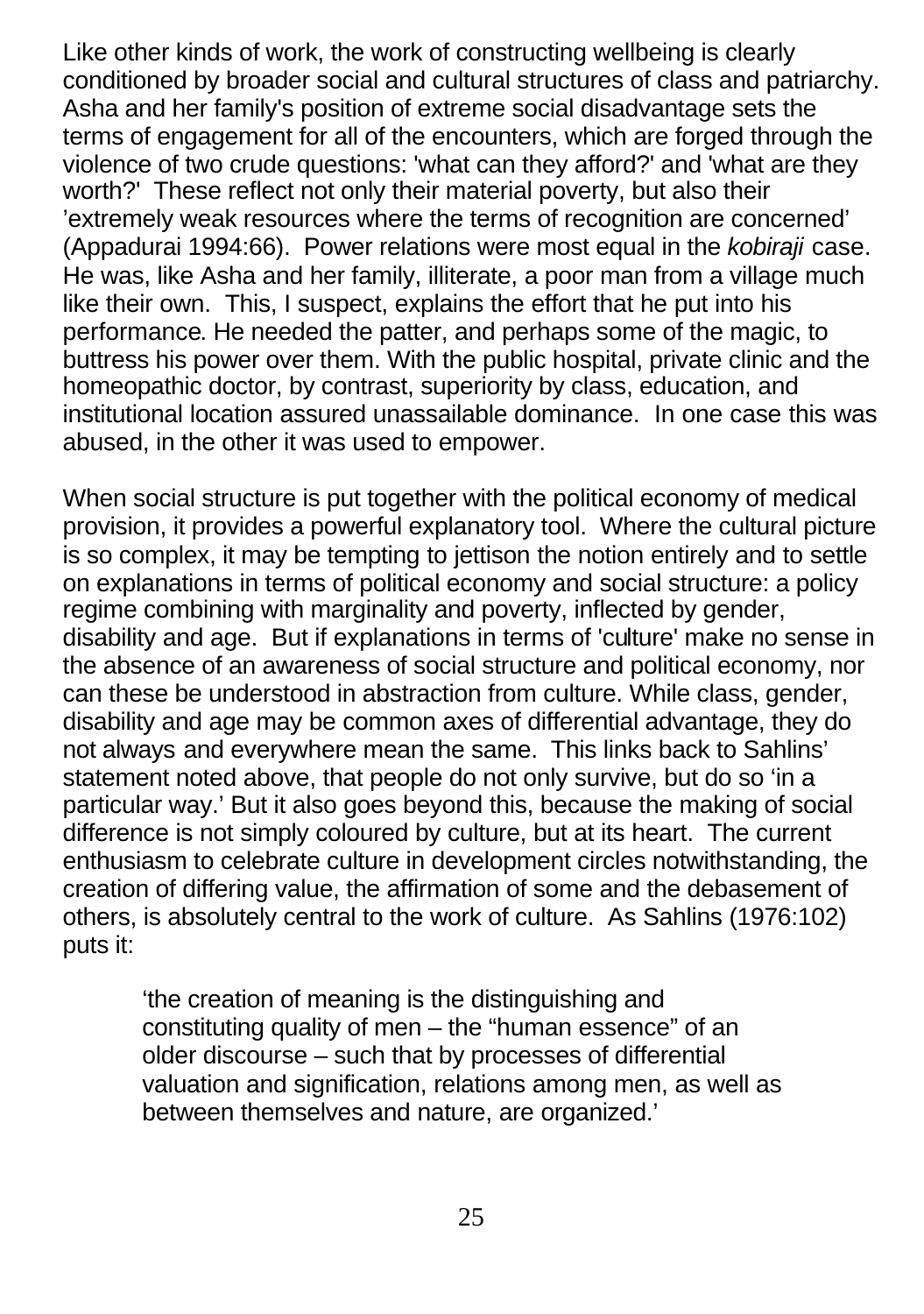The character of the threats to Asha and her family's wellbeing, the ways they seek to address them and the dynamics within therapeutic relationships cannot be understood except through the cultural meanings which they express. The cultural construction of wellbeing thus appears as a contested *process*, and an always unstable and composite *outcome*, constituted through the work of human subjects operating at the interstices of social structure, institutional culture and political economy.

Inga-Britt Krause (1998:2) describes how when beginning psychotherapy with clients from a different cultural background, there is a common experience of paradox. At first there is an easy personal connection, but then there comes a gulf of unknowing. It is perhaps this sense of unknowing that scholars of wellbeing and development need to rediscover. Rather than thinking of the culture of others as a lens, it may be useful to become more aware of how 'our' higher order and intermediate norms, positions within social structure and political economy, institutional cultures and disciplinary or professional techniques act as lenses, conditioning vision and pre-shaping understanding of other lives. Veena Das (2000:224) suggests something of what this might mean as she states:

'the moral stakes for Asha can only be understood if we can enter a lifeworld in which she felt that her eternity was in jeopardy.'

The key word here is *enter,* suggesting an imaginative and intuitive leap, a joining in, which disrupts settled assumptions about dispassionate observers objectively assessing the values, achievements, and subjective perceptions of others.

The plasticity and negotiable character of cultural constructions of wellbeing was ironically re-stated when I made another visit back to the village in 2003. Asha and I went to visit the *kobiraj* mentioned above for her continuing health problems. In the course of the journey Asha got talking to a man who asked her the usual questions about her family circumstances. On hearing that she had neither husband nor children his reaction was simple: she might as well die! What good was she? What did she have to live for? After a swift double-take to make sure the man had said what he did, Asha raised a wry eyebrow, threw back her head and laughed.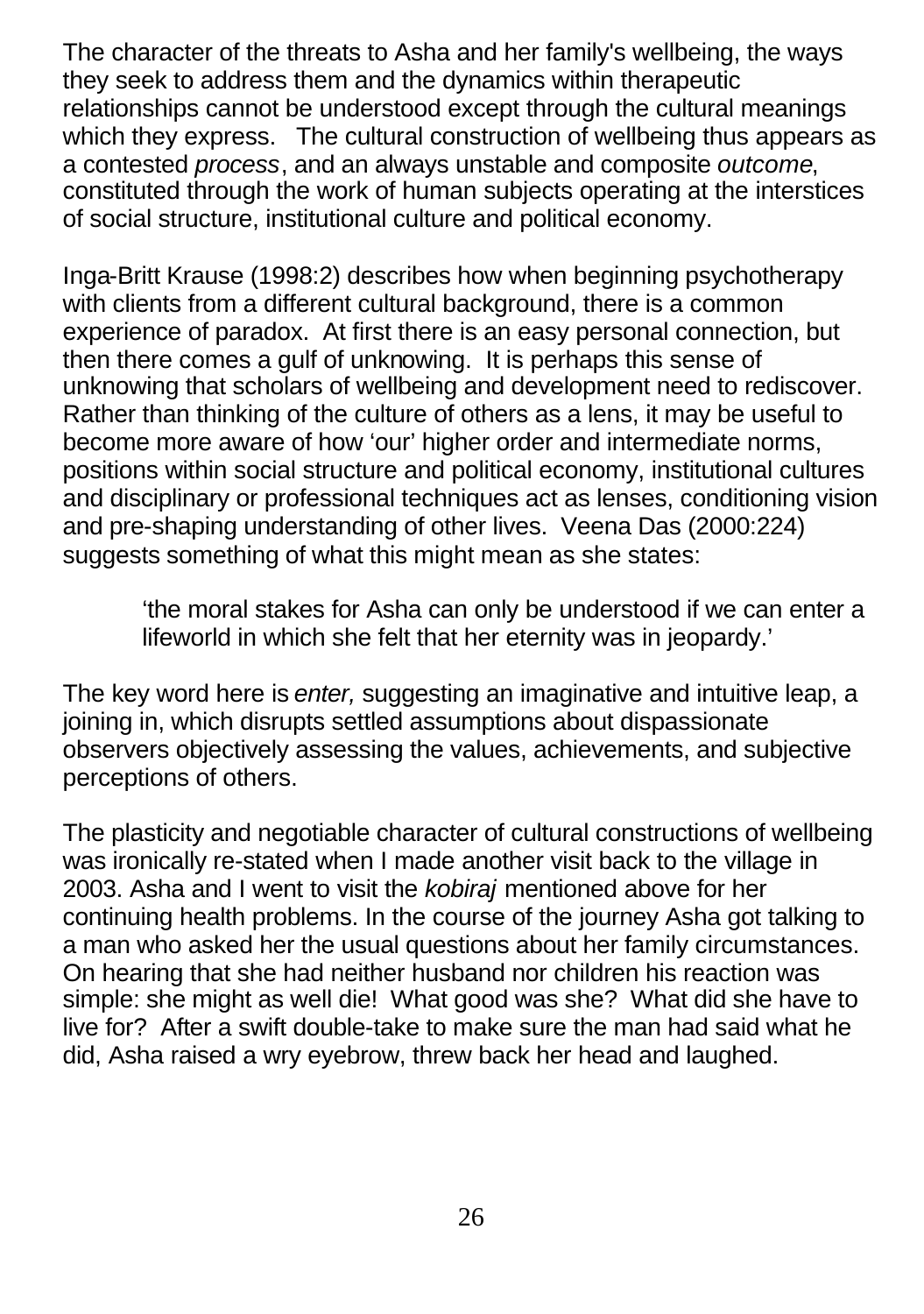### **REFERENCES**

- Alkire, S. (2002), 'Dimensions of Human Development', *World Development* 30 (2), 181-205.
- Andrews, F. M. and Withey, S. B. (1976), *Social Indicators of Well-being: Americans' Perceptions of Quality of Life*, New York: Plenum Press.
- Appadurai, A. (2002), 'The capacity to aspire: culture and the terms of recognition', Paper nfor World Bank Conference on Culture and Public Action.
- Blanchet, T. (1984), *Meanings and rituals in birth in rural Bangladesh*, Dhaka: University Press Ltd.
- Bondi, L. and Fewell, J. (2003), '"Unlocking the cage door": the spatiality of counselling', *Social and Cultural Geography* 4 (4).
- Bourdieu, P. (1977), *Outline of a Theory of Practice*, Cambridge: Cambridge University Press.
- Budd, S. and Sharma, U. (1994), *The Healing Bond: The Patient-Practitioner Relationship and Therapeutic Responsibility*, London: Routledge.
- Callan, A. (2003), *Mental Illness, Medical Pluralism and Islamism in Sylhet, Bangladesh*, University College London.
- Calman, K. C. (1984), 'Quality of Life in Cancer Patients a Hypothesis', *Journal of Medical Ethics* 10, 124.
- Camfield, L. & Skevington, S. (2003), *Quality of Life and Wellbeing*. Bath,. Paper presented at the inaugural workshop of the ESRC Research Group on Wellbeing in Developing Countries, University of Bath, 13-17 January 2003.
- Chirkov, V., Ryan, R. M., Kim, Y. and Kaplan, U. (2003), 'Differentiating Autonomy from Individualism and Independence: A Self-Determination Theory Perspective on Internalization of Cultural Orientations and Well-Being', *Journal of Personality and Social Psychology* 84 (1), 97-110.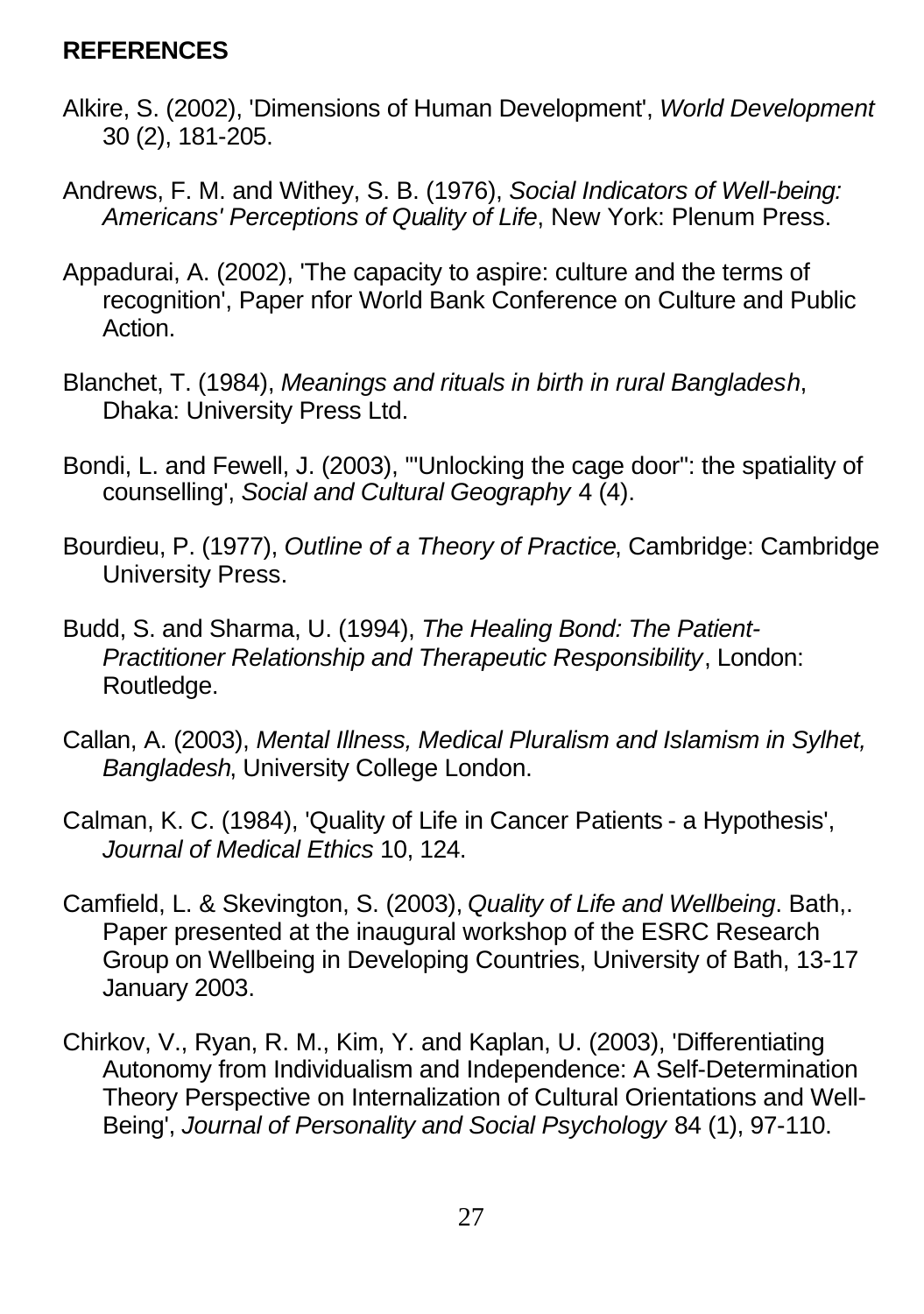- Cooke, B. and Kothari, U. (2001), *Participation: The new tyranny?*, London: Zed.
- Cooper, F. and Packard, R. (1997), *International Development and the Social Sciences: Essays on the History and Politics of Knowledge*, London/Berkley: University of California Press.
- Cummins, R. (1996), 'The domains of life satisfaction: An attempt to order chaos.', *Social Indicators Research* 38, 303-328.
- Das, V. (2000), 'The Act of Witnessing: Violence, poisonous knowledge and subjectivity', in Das, V., Kleinman, A., Ramphele, M. and Reynolds, P.*Violence and Subjectivity* Berkeley/Oxford: University of California Press, pp. 205-241.
- Devine, J. (1999), *One Foot in Each Boat. The Macro Politics and Micro Sociology of NGO's in Bangladesh*, University of Bath.
- Doyal, L. and Gough, I. (1991), *A Theory of Human Need*, Basingstoke: MacMillan.
- Easterlin, R. and (Ed) (1991), *Happiness in Economics*, Cheltenham: Edward Elgar.
- Farmer, P. (1997), 'On suffering and structural violence: a view from below', in Kleinman, A., Lock, M. and Das, V.*Social suffering* Berkeley, Ca.: University of California Press, pp. 261-283.
- Feierman, S. and Janzen, J. M. (1992), *The Social Basis of Health and Healing in Africa*, Berkley/Oxford: University of California Press.
- Gaspar, D. (2004), *Human well-being: Concepts and conceptualisations.*, Working Paper Series. Institute of Social Sciences: The Hague,.
- Gasper, D. (2005), *Human well-being: concepts, puzzles and paradoxes*. WeD: University of Bath,.
- Giddens, A. (1997), *Studies in Social and Political Theory*, London: Hutchinson.
- Good, B. J. (1994), *Medicine, Rationality and Experience: An Anthropological Perspective*, Cambridge: Cambridge University Press.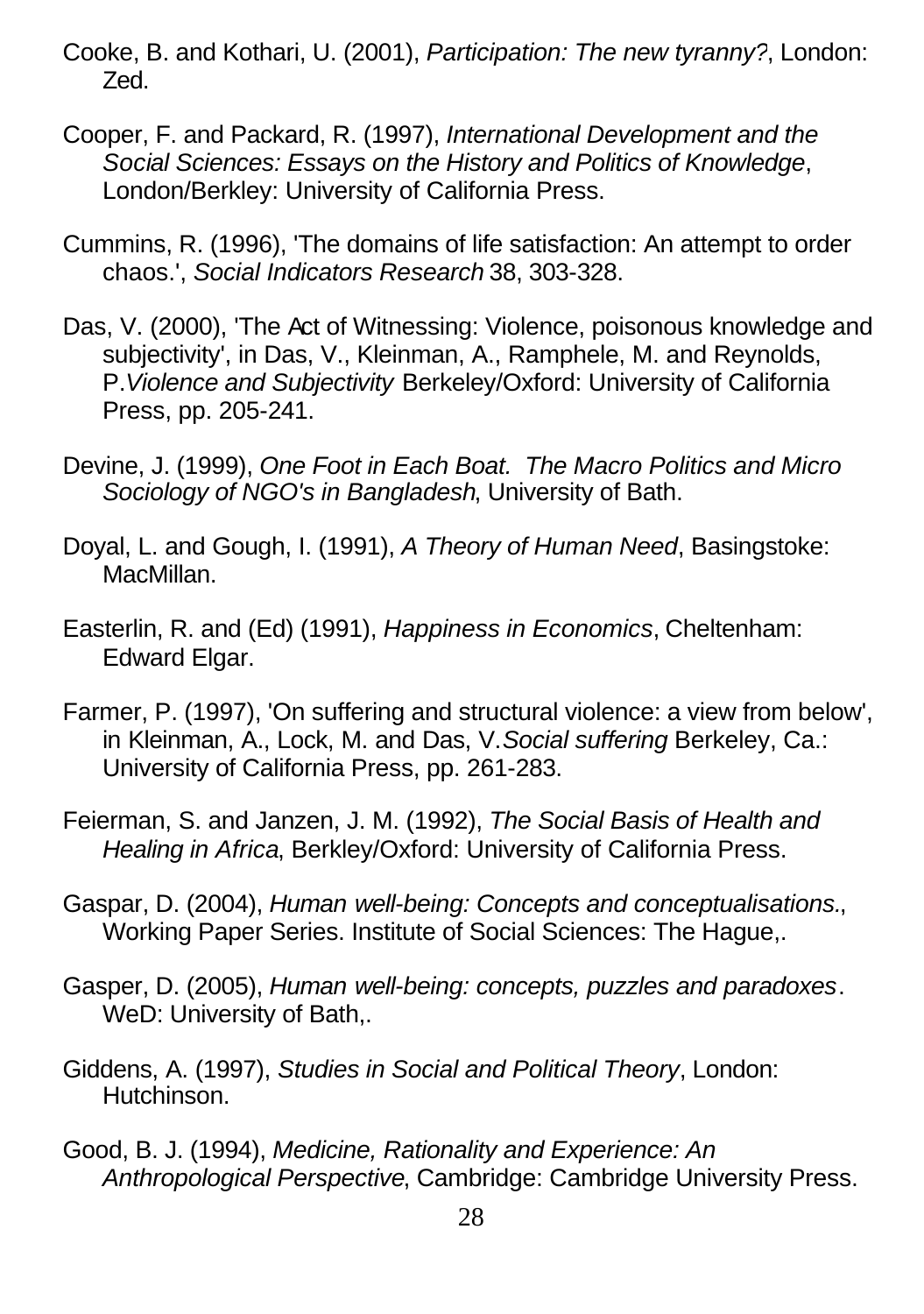- Gough, I. R. and McGreagor, J. A. (2006), *Wellbeing in Developing Countries: New Approaches and Research Strategies*, Cambridge: Cambridge University Press.
- Huntington, S. (1993), 'The clash of civilisations?', *Foreign Affairs* 72 (3), 22- 50.
- Huntington, S. (2000), 'Foreword: Cultures count', in Harrison, L. E. and Huntington, S. P.*Culture Matters: How Values Chape Human Progress* New York: Basic Books.
- Inhorn, M. C. (2006), *Local Babies, Global Science: Gender, Religion, and In Vitro Fertilization in Egypt*, London: Routledge.
- Islam, M. (1985), *Women, Health and Culture*, Dhaka: Women for Women.
- Kakar, S. (1982), *Shamans, Mystics and Doctors: A Psychological Inquiry into India and its Healing Traditions*, New York: Alfred A Knopf.
- Kotalova, J. (1993), *Belonging to Others: Cultural Constructions of Womanhood amongst Muslims in a Village in Bangladesh*, Uppsala Studies in Cultural Anthropology 19. Acta Universitatis Upsaliensis: Uppsala,.
- Krause, I.-B. (1998), *Therapy Across Culture*, London: Sage.
- Last, M. (1992), 'The importance of knowing about not knowing: observations from Hausaland', in Feierman, S. and Janzen, J. M.*The social basis of health and healing in Africa* Berkeley/Oxford: University of California Press, pp. 393-406.
- Lindenbaum, S. and Lock, M. (1993), *Knowledge, Power and Practice: The Anthropology of Medicine and Everyday Life*, Berkeley/London: University of California Press.
- McGillivray, M. (2006), *Human Well-being: Concept and Measurement*, London: Palgrave Macmillan.
- McGregor, J. A. & Kebede, B. (2002), *Resource Profiles and the Social and Cultural Construction of Wellbeing*. University of Bath: Bath,.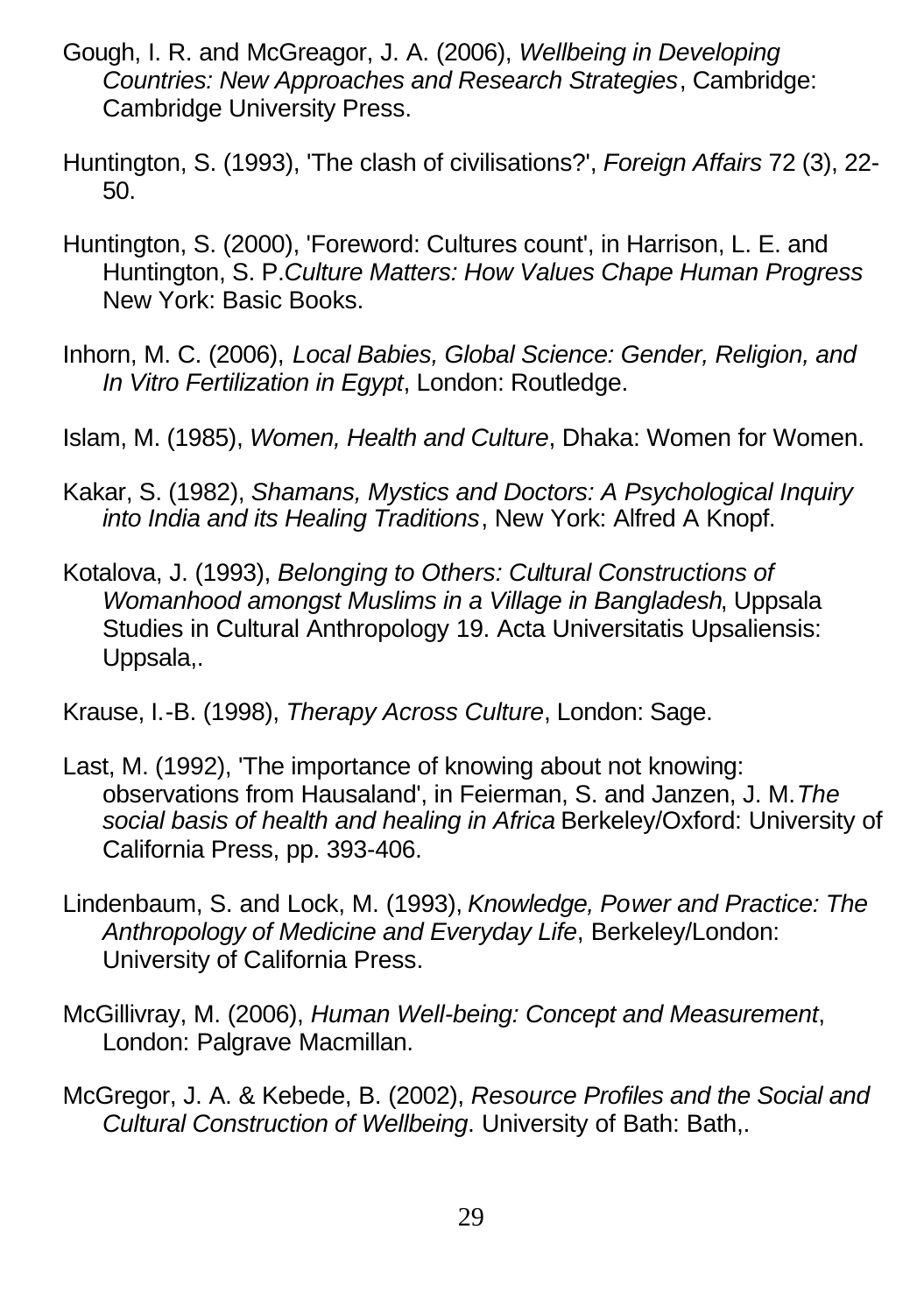- Nussbaum, M. C. (2000), *Women and Human Development: the capabilities approach*, Cambridge: Cambridge University Press.
- Obeyesekere, G. (1990), *The Work of Culture: Symbolic Transformation in Psychoanalysis and Anthropology*, Chicago/London: University of Chicago Press.
- Obeyesekere, G. (1985), 'Depression, Buddhism, and the Work of Culture in Sri Lanka', in Kleinman, A. and Good, B.*Culture and Depression* California: University of California Press, pp. 134-152.
- Perez de Cuellar, J. (1995), 'Our Creative Diversity. Report of the World Commission on Culture and Development', Paris: UNESCO.
- Rao, V. and Walton, M. (eds.) (in press 2004), *Culture and Public Action: A Cross-Disciplinary Dialogue on Development Policy*, Stanford University Press.
- Ruta, D. A., Garratt, A. M., Leng, M., Russell, I. T. and MacDonald, L. M. (1994), 'A New Approach to the Measurement of Quality of Life: The patient-generated index', *Medical Care* 11 (1), 109-126.
- Ryan, R. M. and Deci, E. L. (2001), 'On Happiness And Human Potentials: A Review of Research on Hedonic and Eudaimonic Well-Being', *Annual Review of Psychology* 52, 141-166.
- Sahlins, M. (1976), *Culture and Practical Reason*, Chicago/London: University of Chicago Press.
- Schech, S. and Haggis, J. (2000), *Culture and Development: A Critical Introduction*, Oxford: Blackwell Publishers.
- Scheper-Hughes, N. (1993), *Death without weeping: The violence of everyday life in Brazil*, London: University of California Press.
- Selznick, P. (/53 1949), *TVA and the Grass Roots: A study in the sociology of formal organisation*, Berkeley, CA: University of California Press.
- Sen, A. (2004), 'How Does Culture Matter?', in Rao, V. and Walton, M.*Culture and Public Action* Stanford: Stanford University Press.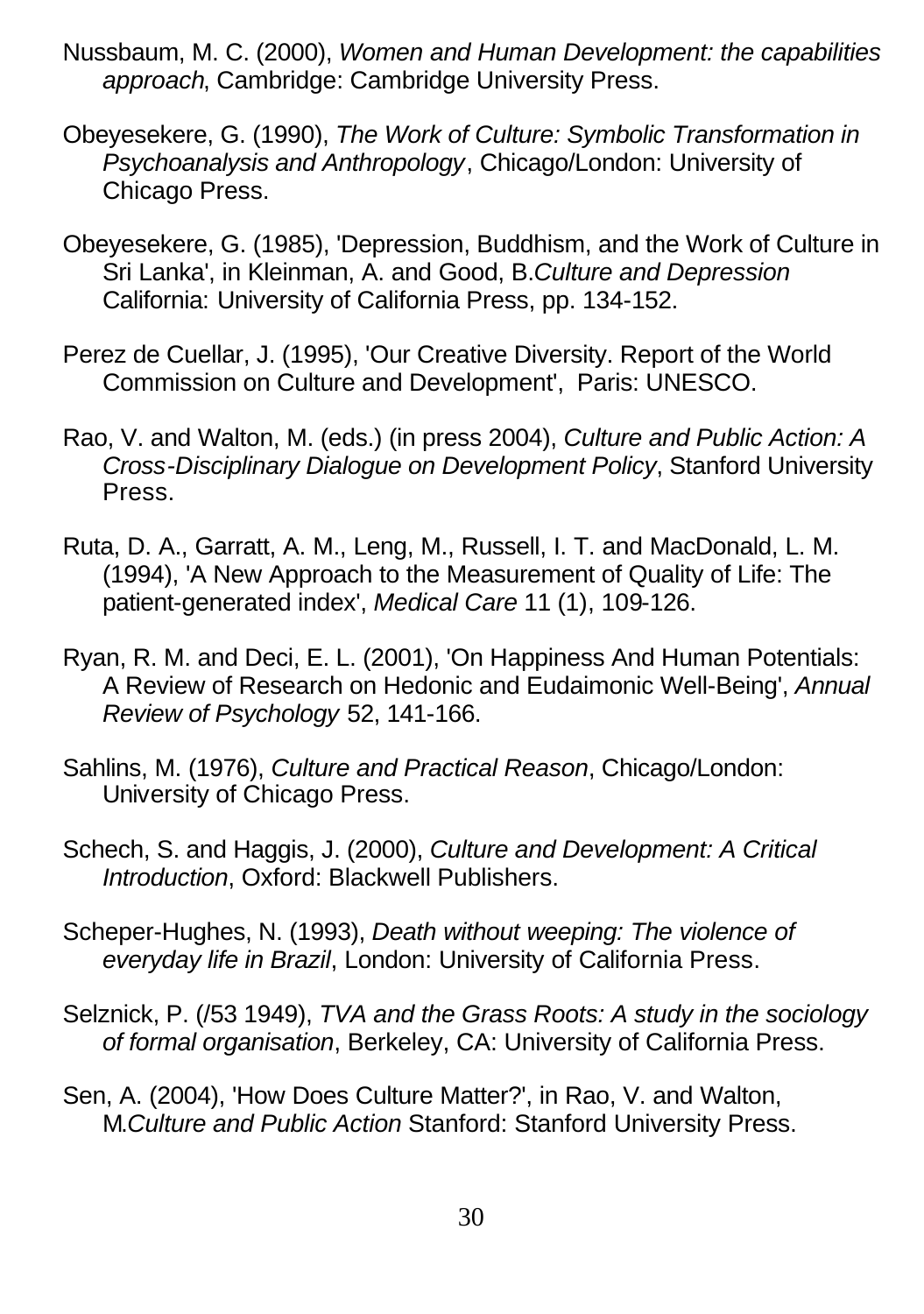- Sen, A. K. (1999), *Development as Freedom*, Oxford: Oxford University Press.
- Serageldin, I. and Martin-Brown, J. (1999), *Culture in Sustainable Development: Investing in Cultural and Natural Endowments*, Washington: World Bank.
- Sharma, U. (1992), *Complementary Medicine Today: Practitioners and Patients*, London: Routledge.
- Sointu, E. (2005), 'The rise of an ideal: tracing changing discourses of wellbeing', *The Sociological Review* 53 (2), 255-274.
- Spencer, J. (1997), 'Fatima and the enchanted toffees: an essay on contingency, narrative and therapy', *Journal of the Royal Anthropological Institute N.S.* 3 (4), 693-710.
- The WHOQOL Group (1995), 'The World Health Organization Quality of Life Assessment (WHOQOL): Position Paper from the World Health Organization', *Social Science & Medicine* 41 (10), 1403-1409.
- White, S. (1996), 'Depoliticising Development: The Uses and Abuses of Participation', in Pearce, J.*Development, NGOs and Civil Society* Oxford: Oxfam Publication, pp. 142-156.
- White, S. C. (1992), *Arguing with the Crocodile: Gender and class in Bangladesh*, London: Zed.
- White, S. C. (2002), 'From the Politics of Poverty to the Politics of Identity? Child Rights and Working Children in Bangladesh', *Journal of International Development* 14 (6), 725.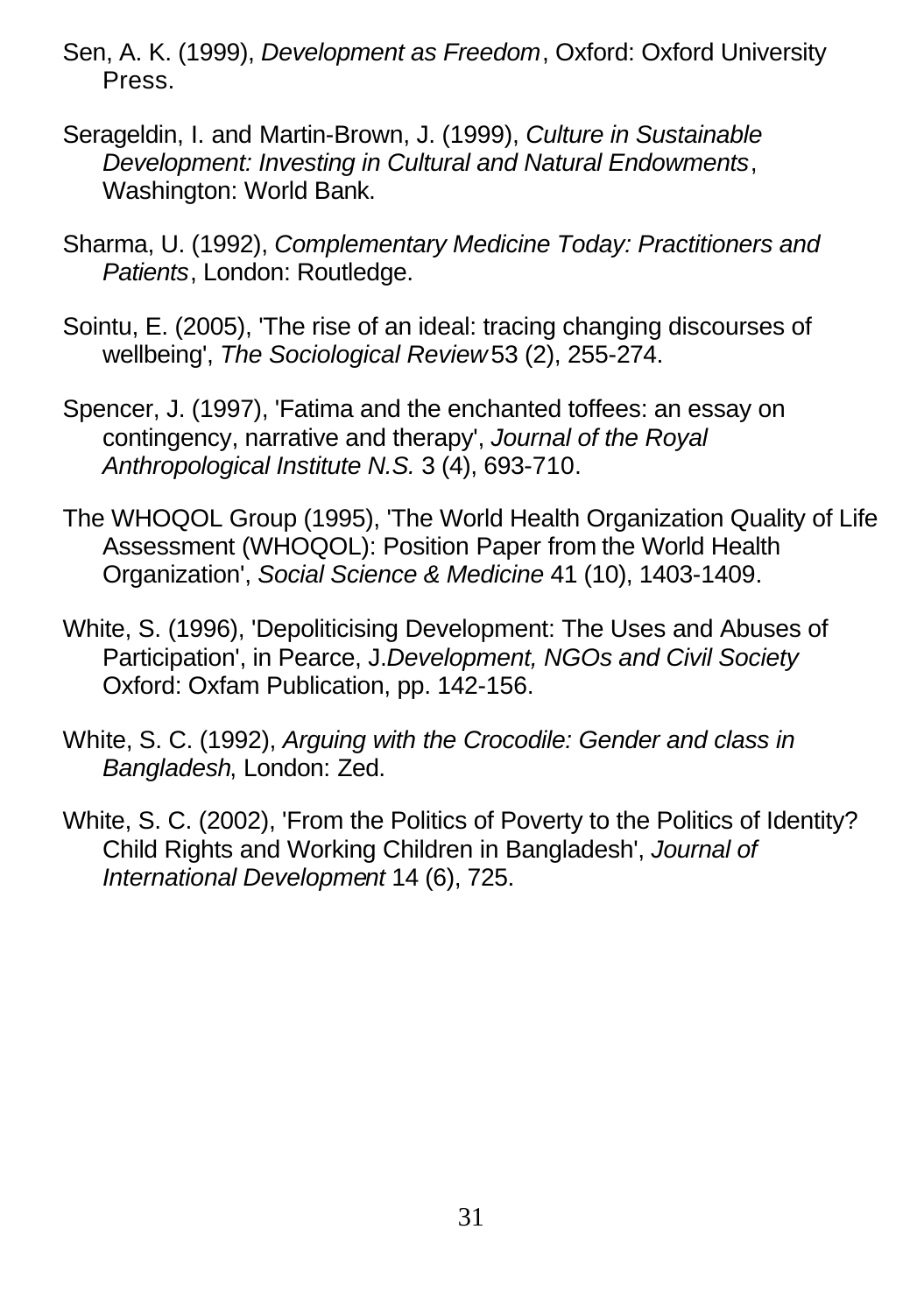# **List of WeD Working Papers**

WeD 01 'Lists and Thresholds: Comparing the Doyal-Gough Theory of Human Need with Nussbaum's Capabilities Approach' by Ian Gough (March 2003)

http://www.welldev.org.uk/research/workingpaperpdf/wed01.pdf

WeD 02 'Research on Well-Being: Some Advice from Jeremy Bentham' by David Collard (May 2003)

http://www.welldev.org.uk/research/workingpaperpdf/wed02.pdf

WeD 03 'Theorising the Links between Social and Economic Development: the *Sigma* Economy Model of Adolfo Figueroa' by James Copestake (September 2003)

http://www.welldev.org.uk/research/workingpaperpdf/wed03.pdf

WeD 04 'Discursive Repertoires and the Negotiation of Well-being: Reflections on the WeD Frameworks' by Hartley Dean (September 2003) http://www.welldev.org.uk/research/workingpaperpdf/wed04.pdf

WeD 05 'Poverty Studies in Peru: Towards a more Inclusive Study of Exclusion' by Teofilo Altamirano, James Copestake, Adolfo Figueroa and Katie Wright (December 2003)

http://www.welldev.org.uk/research/workingpaperpdf/wed05.pdf

WeD 06 'Exploring the Structured Dynamics of Chronic Poverty: A Sociological Approach' by Philippa Bevan (May 2004) http://www.welldev.org.uk/research/workingpaperpdf/wed06.pdf

*WeD 07* 'Administrative Allocation, Lease Markets and Inequality in Land in Rural Ethiopia: 1995-97' by Bereket Kebede (July 2004*)* http://www.welldev.org.uk/research/workingpaperpdf/wed07.pdf

WeD 08 'Participatory Approaches and the Measurement of Well-being' by Sarah White and Jethro Pettit (August 2004) http://www.welldev.org.uk/research/workingpaperpdf/wed08.pdf

WeD 09 **'**Subjective and Objective Well-Being In Relation To Economic Inputs: Puzzles and Responses' by Des Gasper (October 2004) http://www.welldev.org.uk/research/workingpaperpdf/wed09.pdf

WeD 10 'Happiness and the Sad Topics of Anthropology' by Neil Thin (May 2005)

http://www.welldev.org.uk/research/workingpaperpdf/wed10.pdf